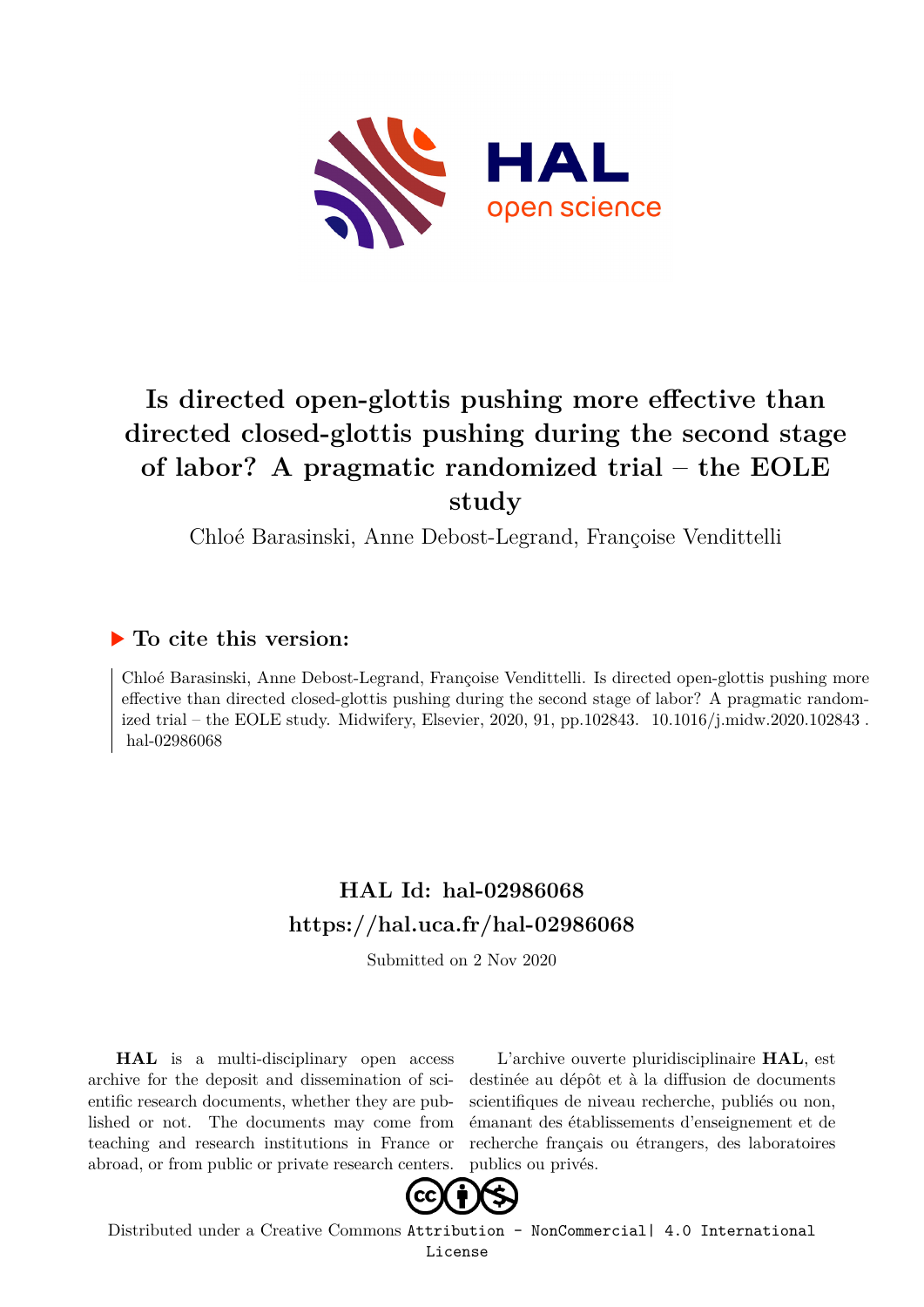## **Is directed open-glottis pushing more effective than directed closed-glottis pushing during the second stage of labor? A pragmatic randomized trial – the EOLE study**

# Chloé BARASINSKI<sup>a</sup>, RM, PhD, Anne DEBOST-LEGRAND<sup>a, b</sup>, MD, MPH, Françoise VENDITTELLI<sup>a, b, c</sup>, MD, PhD

<sup>a</sup>Université Clermont Auvergne, CHU, CNRS, SIGMA Clermont, Institut Pascal, F-63000 CLERMONT-FERRAND, France;

<sup>b</sup>Réseau de Santé en Périnatalité d'Auvergne, F-63000 Clermont-Ferrand, France;

<sup>c</sup>AUDIPOG (Association des Utilisateurs de Dossiers Informatisés en Pédiatrie, Obstétrique et Gynécologie), RTH Laennec Medical University, 7 rue Guillaume Paradin, 69372 Lyon Cedex 08, France;

**Corresponding author:** Chloé Barasinski, Centre Hospitalier Universitaire de Clermont-Ferrand, Hôpital Estaing, Pôle Femme et Enfant, 1 place Lucie et Raymond Aubrac, 63003 Clermont-Ferrand Cedex 1, France. Telephone number: +33 (0)4 73 755 089.

[cbarasinski@chu-clermontferrand.fr.](mailto:cbarasinski@chu-clermontferrand.fr)

#### **(1) Conflict of Interest**

The authors declare no conflict of interest.

#### **(2) Ethical Approval**

This study was approved by a French Institutional Review Board on May 21, 2015 (Patient Protection Committee Southeast VI, AU 1168).

#### **(3) Funding Sources**

This study was supported by a grant from the French Ministry of Health (PHRC 2005 05.09). The funder of the study (French Ministry of Health) had no role in the study design, data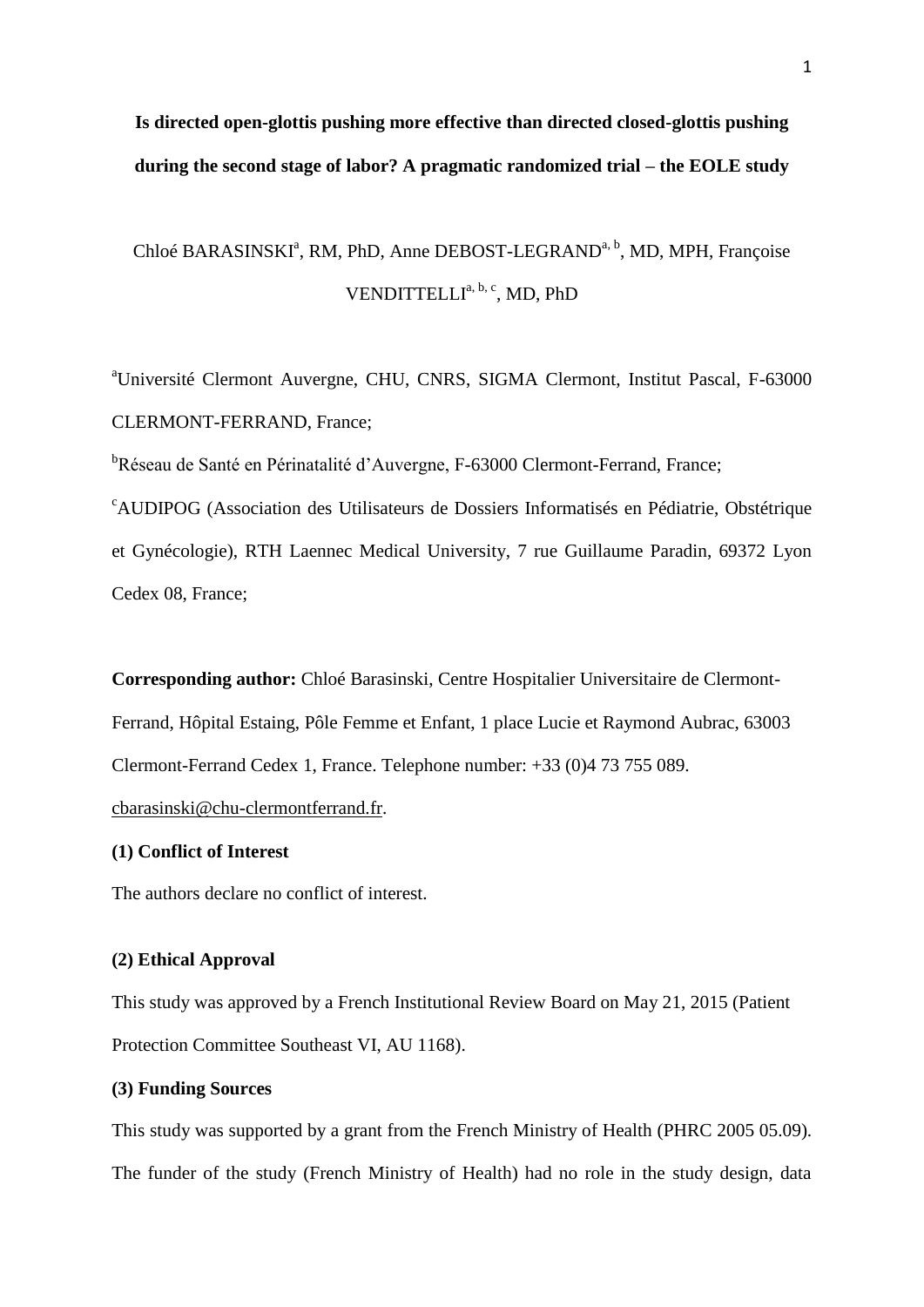collection, data analysis, data interpretation, writing of the report, or in the decision to submit the article for publication. The research was designed, conducted, analysed, and interpreted by the authors entirely independently of the funding sources and all authors had full access to all data.

#### **(4) Clinical Trial Registry and Registration number**

The EOLE trial was registered at clinicaltrial.gov (NCT02474745).

#### **(5) Acknowledgements**

This work was supported by the French Ministry of Health grant number [PHRC 2005 05.09].

The authors thank the maternity participating investigator served as scientific advisors to support the study in their centre: Mme Sylvie Bonnefont (Centre Hospitalier de Vichy), Dr Erdogan Nohuz (Centre Hospitalier de Thiers) and Mme Claire Paganelli (Centre Hospitalier de Thiers), Mme Valérie Martinez (Centre Hospitalier Universitaire de Grenoble).

We are grateful to all the maternity unit teams, especially Prof Denis Gallot and Miss Florence Delpirou for supporting the study at the Clermont-Ferrand maternity unit, and to all the clinical midwives-investigators who enrolled the women in the study and provided and cared for study patients. We also thank midwives in non-hospital private practice for their participation in the study by informing, training, the pregnant women before their randomisation in the study.

We are grateful to all the women who agreed to take part in the study,

We also thank Jo Ann Cahn, for translating the manuscript into English and Rémi Béranger for his exceedingly helpful advice.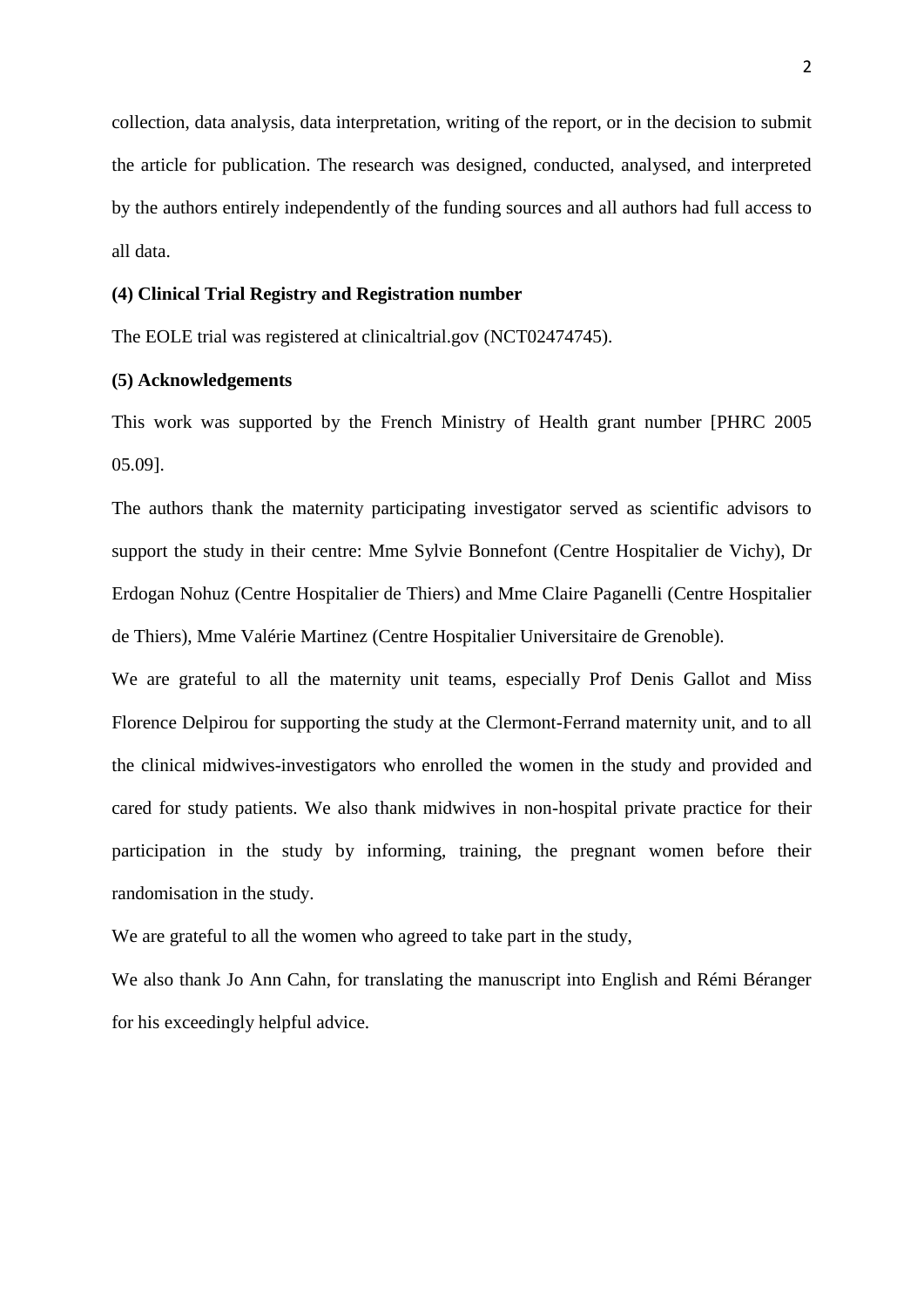#### **Abstract**

**Objective:** To compare the effectiveness of directed open-glottis and directed closed-glottis pushing.

**Design:** Pragmatic, randomised, controlled, non-blinded superiority study.

**Settings:** Four French hospitals between July 2015 and June 2017 (2 academic hospitals and 2 general hospitals).

**Participants:** 250 women in labour who had undergone standardised training in the two types of pushing with a singleton fetus in cephalic presentation at term  $(\geq)37$  weeks) were included by midwives and randomised; 125 were allocated to each group. The exclusion criteria were previous caesarean birth or fetal heart rate anomaly. Participants were randomised during labour, after a cervical dilation  $\geq$  7 cm.

**Interventions:** In the intervention group, open-glottis pushing was defined as a prolonged exhalation contracting the abdominal muscles (pulling the stomach in) to help move the fetus down the birth canal. Closed-glottis pushing was defined as Valsalva pushing.

**Measurements:** The principal outcome was "effectiveness of pushing" defined as a spontaneous birth without any episiotomy, second-, third-, or fourth-degree perineal lesion. The results in our intention-to-treat analysis are reported as crude relative risks (RR) with their 95% confidence intervals. A multivariable analysis was used to take the relevant prognostic and confounding factors into account and obtain an adjusted relative risk (aRR). **Findings:** In our intention-to-treat analysis, most characteristics were similar across groups including epidural analgesia (>95% in each group). The mean duration of the expulsion phase was longer among the open-glottis group (24.4 min  $\pm$  17.4 vs. 18.0 min  $\pm$  15.0, p=0.002). The two groups did not appear to differ in the effectiveness of their pushing (48.0% in the openglottis group versus 55.2% in the closed-glottis group, for an adjusted relative risk (aRR) of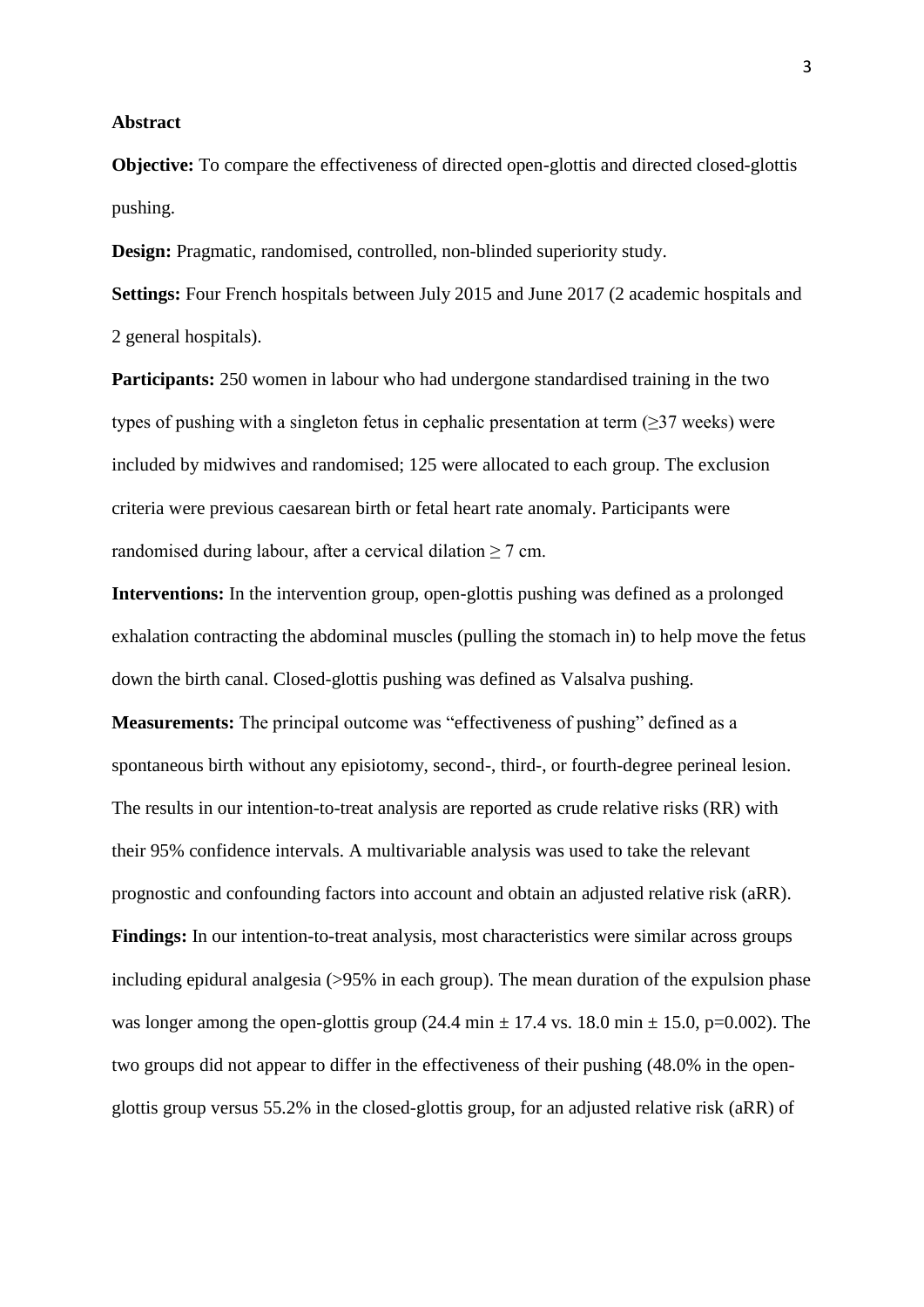0.92, 95% confidence interval (CI) 0.74–1.14) or in their risk of instrumental birth (aRR 0.97, 95%CI 0.85–1.10).

**Key conclusions:** In maternity units with a high rate of epidural analgesia, the effectiveness of the type of directed pushing does not appear to differ between the open- and closed-glottis groups.

**Implications for practice:** If directed pushing is necessary, women should be able to choose the type of directed pushing they prefer to use during birth. Professionals must therefore be trained in both types so that they can adequately support women as they give birth.

**Keywords:** Closed-glottis pushing; Delivery; Directed pushing; Open-glottis pushing; Randomised controlled trial; Second stage of labour.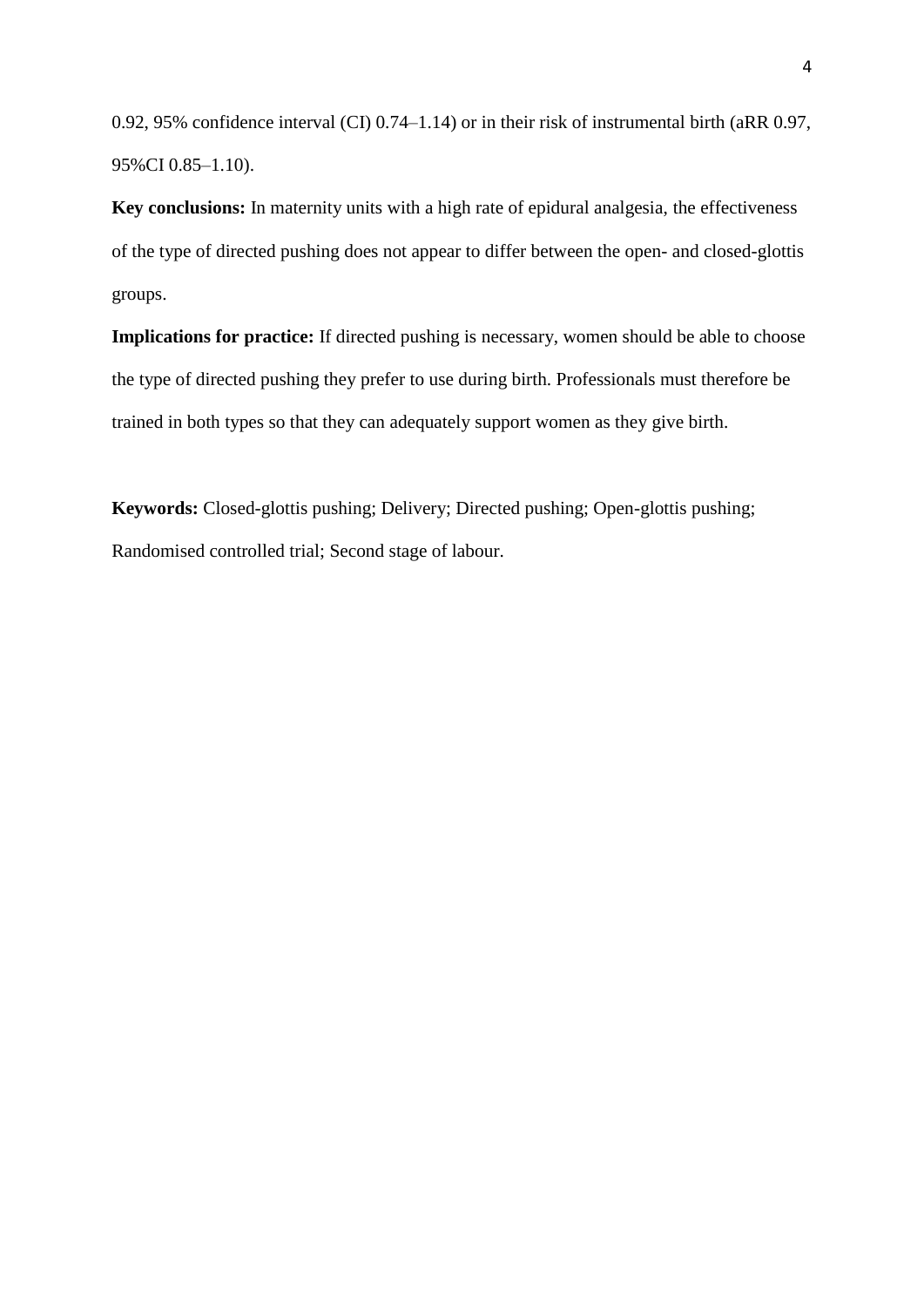#### **Introduction**

Valsalva breathing was introduced by childbirth professionals in the 1950s to overcome the disadvantages of the lithotomy position and to hasten birth (Simkin et al., 2017). Since then, epidural analgesia has become increasingly widespread throughout the industrialised world; it is currently used by more than 80% of women in France, 58% in the USA, and 30% in the United Kingdom (40% of nulliparas)(Anim-Somuah et al., 2018; INSERM and DRESS, 2017; The Epidural and Position Trial Collaborative Group, 2017). This analgesia appears to affect the management of pushing efforts by reducing the "bearing down" reflex (Anim-Somuah et al., 2018; Lemos et al., 2017; Osborne and Hanson, 2012). For this reason, despite the advice of some professionals against directed pushing, it is widely used in high-income countries, especially among women with epidural analgesia (Colciago et al., 2019; Lee et al., 2018; Macfarlane et al., 2014; Osborne and Hanson, 2012).

A meta-analysis of randomised controlled trials (RCTs) reported no difference between spontaneous and directed pushing for the duration of the second stage of labour, perineal lacerations, duration of pushing, mode of birth, or neonatal outcomes (8 studies, 884 women) (Lemos et al., 2017). The authors concluded that further well-designed and properly conducted RCTs are needed. We searched for studies comparing "directed Valsalva" pushing vs. "directed open-glottis" pushing, given that these are the two practices used most often with epidural analgesia in France. The only published study (Ahmadi et al., 2017) we found had notable methodological problems: numerous exclusion criteria, no data about women's mode of birth or adherence, no intention-to-treat analysis, exclusions after randomisation, and the use of pharmacological pain reduction methods (Ahmadi et al., 2017).

Although 139 million children are now born annually worldwide, we still do not know what type of pushing to recommend during labour, especially for women with epidural analgesia, because the type of pushing associated with the least maternal-fetal morbidity has not yet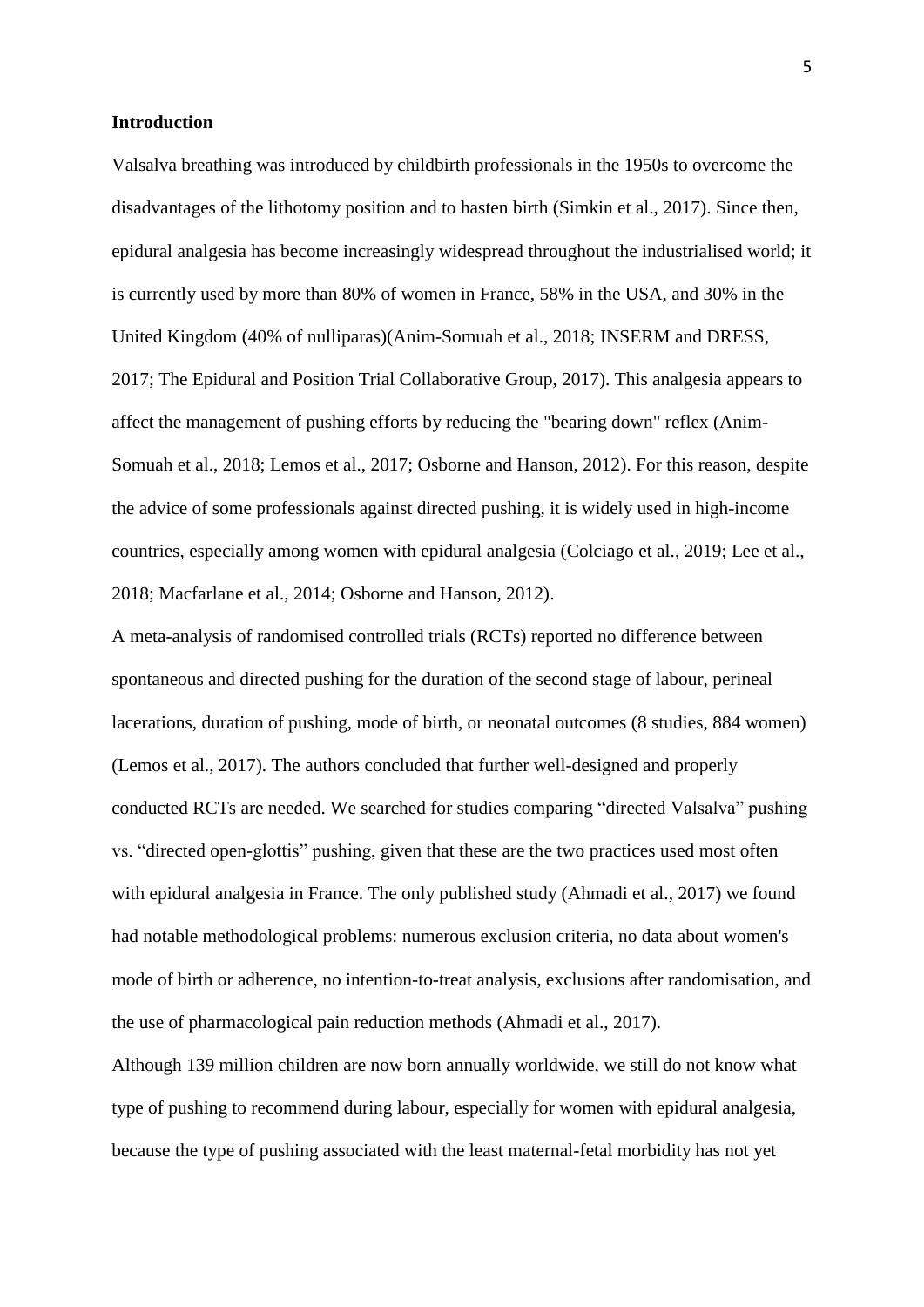been determined (Committee on Obstetric Practice, 2017; de Tayrac and Letouzey, 2016; Lemos et al., 2017). Current obstetric practices must thus be assessed so that academic training of perinatal professionals and counselling of women during pregnancy and labour can be appropriately modified on the basis of evidence.

The hypothesis of our study was that closed-glottis pushing might be associated with more risks to mother and child, for two reasons. First, its use of high abdominal pressure might induce pressure on the perineum, which in turn would respond by bulging and contracting, due to the myotatic reflex to stretching (Shafik et al., 2003). This perineal pressure may increase the risk of perineal lacerations. Second, closed-glottis Valsalva type breathing might reduce maternal blood pressure and thereby diminish placental perfusion and fetal oxygenation (Barnett and Humenick, 1982).

The principal objective of our study was to assess the effectiveness of directed open-glottis (i.e., pushing while exhaling) and directed closed-glottis pushing (i.e., Valsalva pushing). Our secondary objectives were to compare, according to the type of pushing, the following outcomes: immediate maternal morbidity, early neonatal morbidity, and uncomplicated births.

#### **Methods**

The EOLE study was a randomised, controlled, non-blinded multicentre superiority intentionto-treat trial with two parallel groups, intended to assess the effectiveness of directed openglottis pushing compared with directed closed-glottis pushing during the active phase of the second stage of labour. We conducted the study in four French centres: two university hospitals and two general hospitals. This study was approved by a French Institutional Review Board on May 21, 2015 (Patient Protection Committee Southeast VI, AU 1168). The protocol is available online  $(X)$   $(X)$ .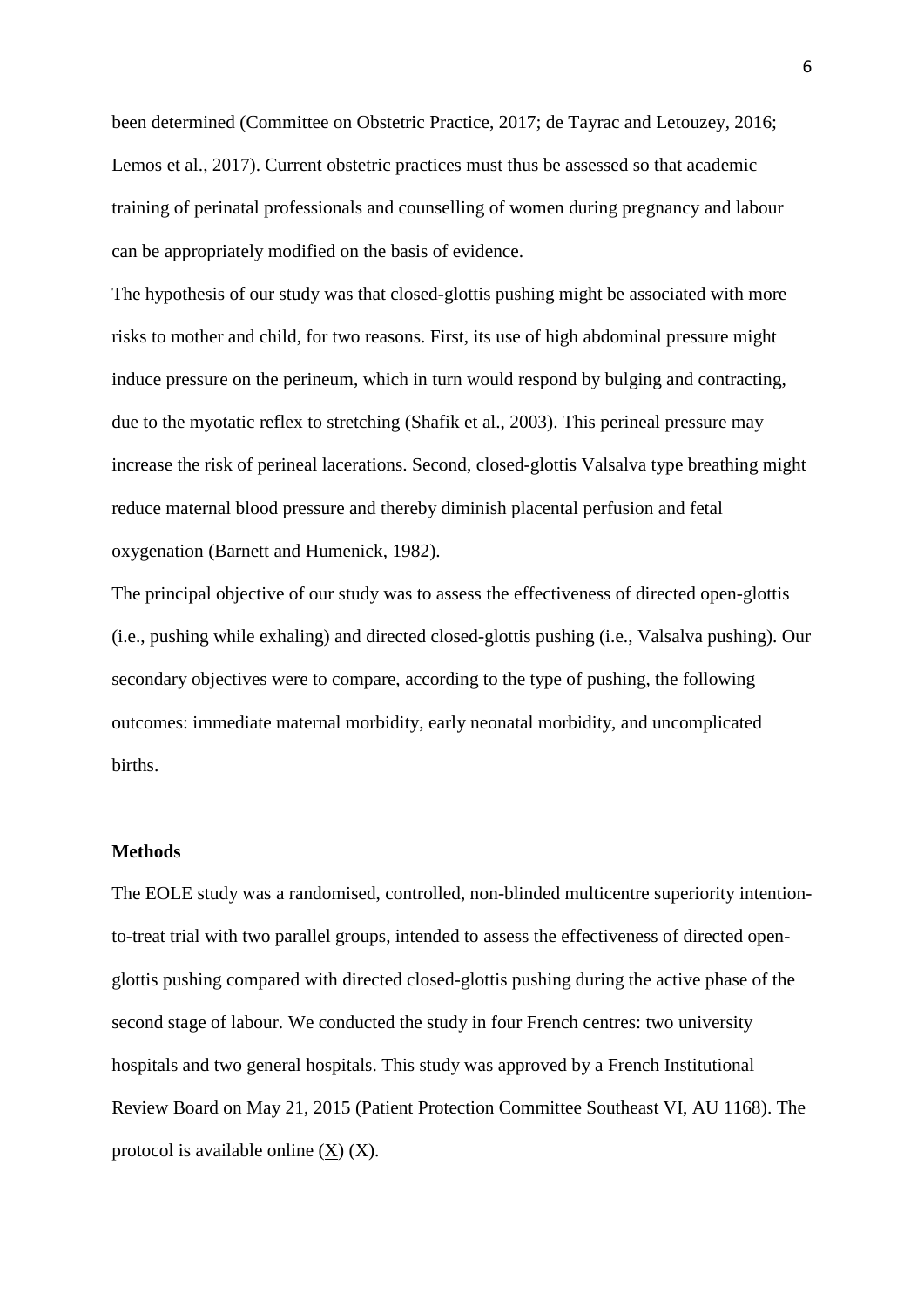Women of any parity with a singleton pregnancy in cephalic presentation, between 37–42 weeks of gestation, with a planned vaginal birth after spontaneous or induced labour, were eligible for the trial if they had taken an antenatal class that included the specific training developed for the study in the types of pushing. Exclusion criteria were an age younger than 18 years, a previous caesarean birth or other uterine surgery, a disease contraindicating pushing or that might justify emergency delivery (haemolysis-elevated-liver-enzyme-lowplatelet [HELLP] syndrome, abruptio placentae, etc.), or any of the following: severe genital haemorrhage, major fetal malformation, polyhydramnios, oligohydramnios, intrauterine growth restriction diagnosed in utero (i.e., below the  $5<sup>th</sup>$  percentile for gestational age and sex), a fetal heart rate anomaly according to the French guidelines before randomisation (Martin, 2008), or in utero fetal death.

Participants were enrolled in the study by the midwives-investigators during labour, after verification of the inclusion and exclusion criteria, thorough information, and collection of the signed informed consent. They could then randomise the women once cervical dilation reached 7 cm and then guide them with the allocated type of pushing during the expulsion phase. All participants in the trial provided written informed consent before randomisation. Women could be included by the investigating midwives (n=156) at any moment of the day or night.

Randomisation (1:1 allocation) was performed according to a randomisation list created by a computer program designed by an independent group at the hospital's clinical research centre. It was in blocks of four to six and stratified by maternity ward and within maternity wards by both parity (nulliparous vs parous) and epidural analgesia use at randomisation. Both randomisation and data collection took place at a website available 24 hours a day.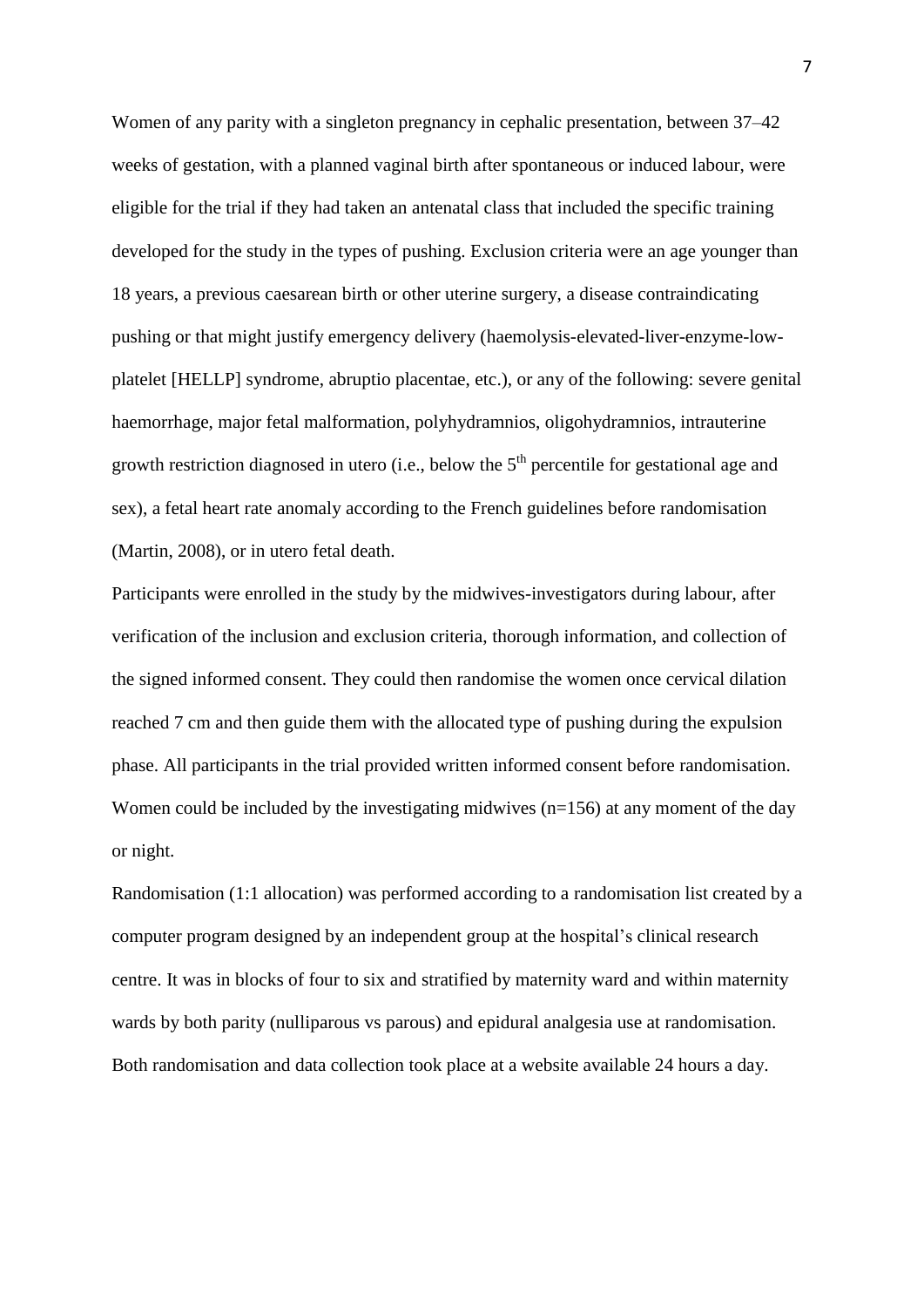There was no conceivable way to conduct this study on either a double- or single-blinded basis. The principal investigator, who had no knowledge of the women's allocation groups, subsequently abstracted maternal and neonatal outcomes from the participants' medical files. In France, pushing techniques are taught at antenatal childbirth and parenting preparation classes, available free to all pregnant women (Haute Autorité de Santé, 2005). As part of this study, the types of pushing were standardised for both the women and the professionals, with prenatal training for both. All participating staff – that is, all professionals teaching antenatal classes who agreed to support the study and the midwives-investigators who recruited and randomised the women and then managed the birth – were trained in advance in both pushing techniques. A video intended specifically for professionals was developed for the study to standardise the information they provided to women. During pregnancy, women received information about the study and instruction about the types of pushing during antenatal classes, between 29 and 37 weeks of gestation. During one session of prenatal classes, pregnant women saw a video specifically created for the potential study participants, describing and illustrating both types of directed pushing. Those who had completed this session received a card attesting to this instruction, which they were asked to keep with their blood group cards and bring to the labour ward.

In the intervention group, directed open-glottis pushing (with prolonged exhalation) was explained as follows: "After inhaling deeply, you should exhale while pulling in your stomach so that you can use the contraction of your abdominal muscles to help the fetus descend through the birth canal. You should push as long as possible". In the control group, directed closed-glottis pushing (pushing while holding one's breath) was explained as follows: "After inhaling deeply, you should push very hard downwards to the perineum, while holding the inhaled breath in your lungs. You should push as hard and as long as possible".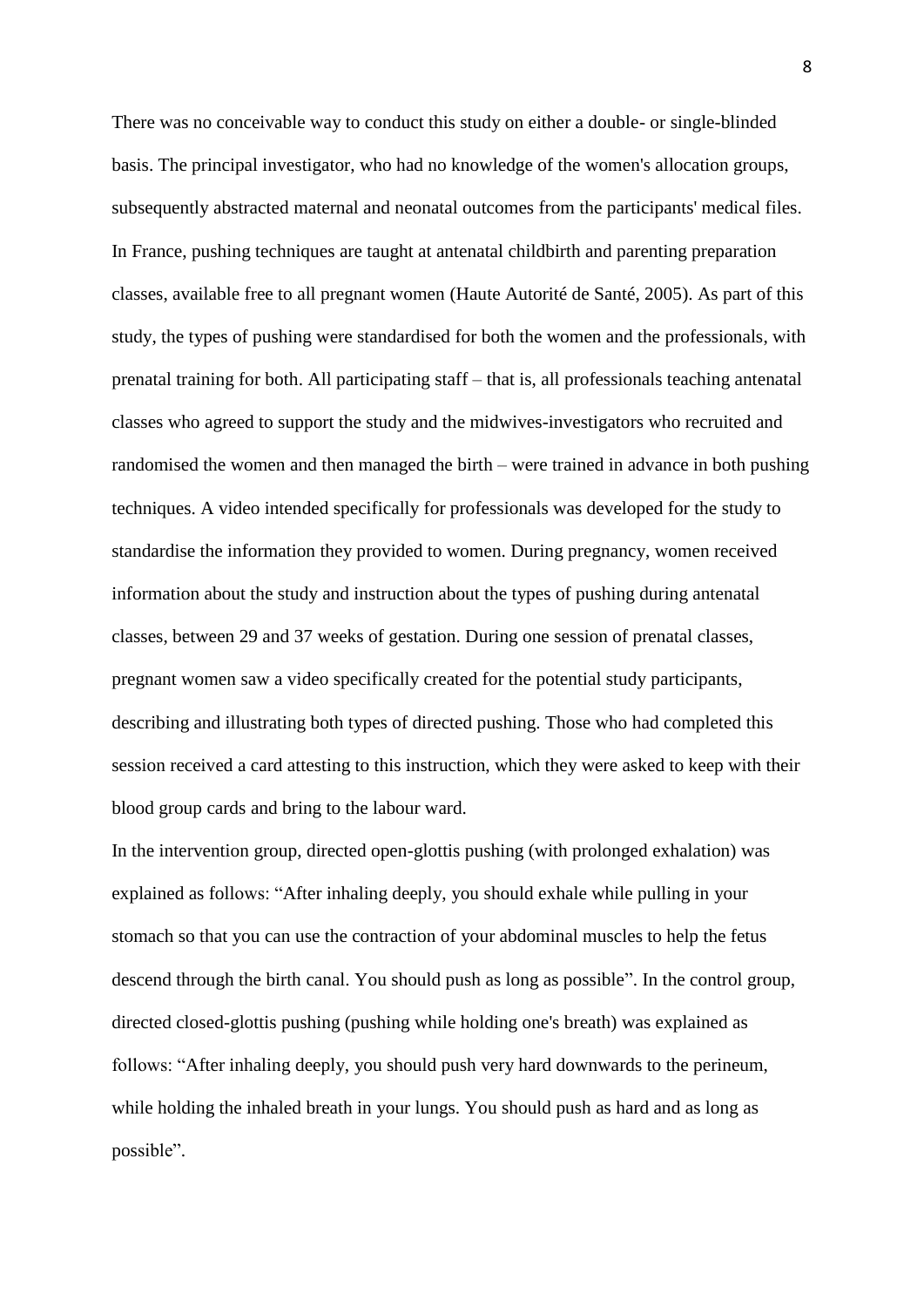During the birth, both techniques were directed by the attending midwife. Women in both groups were directed to push three times per contraction, as usual in France, if possible. After each birth, the midwife-investigator responsible for it completed a brief summary in the women's electronic case report file, describing, among other things, compliance with the allocated intervention, fetal station at the start of pushing (that is, of the expulsive efforts), the techniques of perineal protection used, etc.

Monitoring of labour and any associated interventions (analgesia, oxytocin, maternal position, etc.) were identical to standard management in the participating maternity units. The onset of the second stage was identified by the midwife with a vaginal examination (routinely practiced hourly in France at the time of the study, or if the woman asked for it). The midwife determined when active pushing began, as delayed pushing during the passive descent phase of the second stage of labour is recommended and practised in France. The direction to push actively normally does not begin until the fetal station has reached at minimum the low pelvis  $-$  station  $+2$  to  $+3$ . Fetal heart rate and frequency of uterine contractions were nonetheless monitored continuously with an external tocodynamometer throughout labour and during the pushing period. The occurrence of a fetal heart rate anomaly during labour was evaluated by the midwife-investigator or the obstetrician in accordance with French guidelines (Martin, 2008).

Investigators concluding after 20 minutes of active pushing that the allocated type of pushing appeared ineffective could, if they thought it useful, ask mothers to switch to the other type. If fetal heart rate abnormalities or other obstetric emergencies occurred, the midwife and/or the supervising obstetrician were to be the sole decision-makers, jointly with the mother to the extent possible, for the ensuing management (change in pushing technique, or instrumental or caesarean birth). Standard French practices allow an expulsion phase of approximately 30 minutes, when fetal heart rate is normal (Dupuis and Simon, 2008). An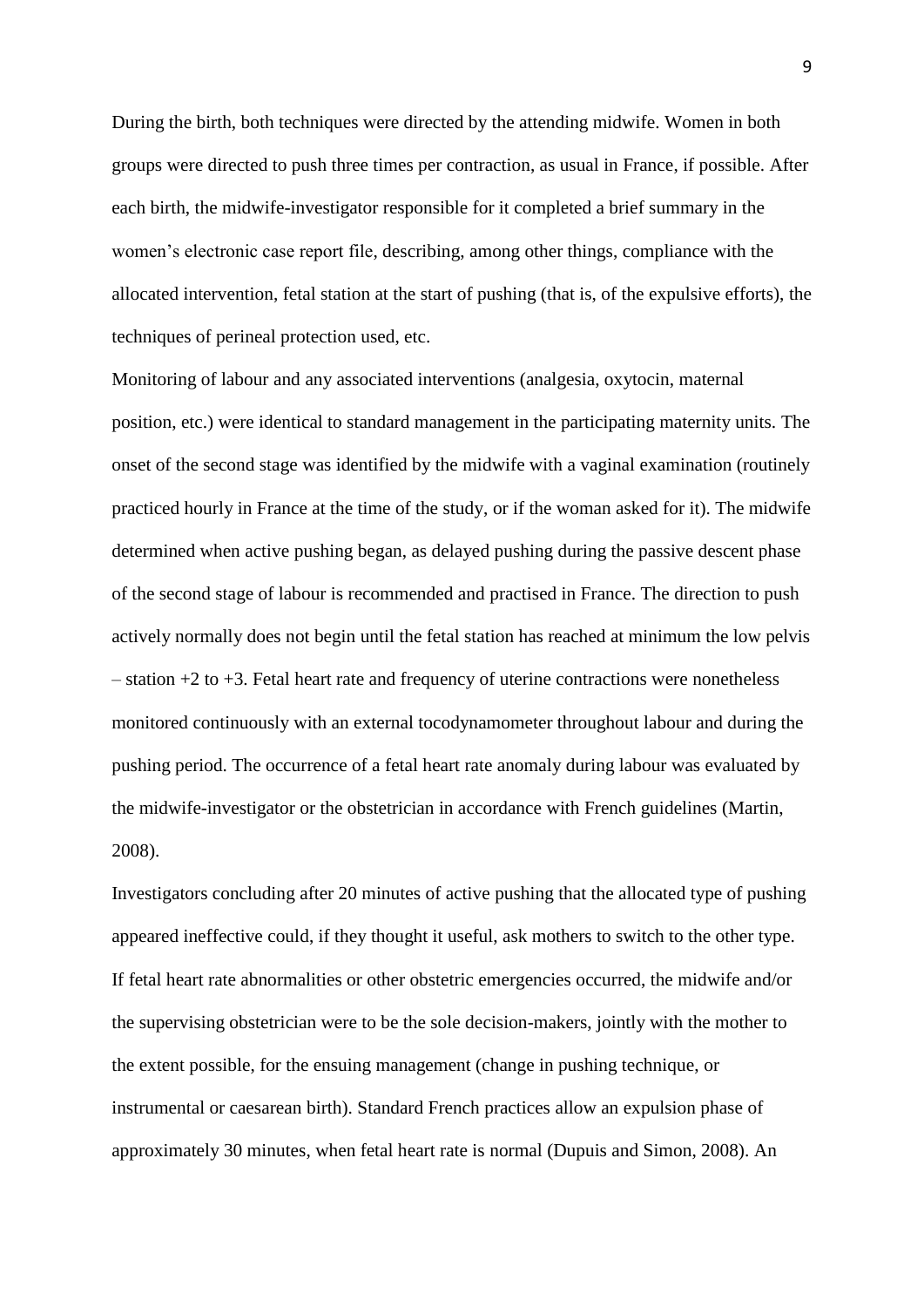operative vaginal delivery should be considered after 30 minutes of adequate active pushing, if birth does not appear imminent (Vayssière et al., 2011).

Our primary outcome was a composite criterion defining effectiveness: spontaneous birth with no perineal lesion (more precisely, no episiotomy or second-, third-, or fourth-degree lacerations). Our secondary outcomes were immediate maternal morbidity, defined by an episiotomy or a third- or fourth-degree perineal laceration or an immediate postpartum haemorrhage (blood loss >500 mL in the 24 hours after birth); immediate neonatal morbidity, defined by a 5-minute Apgar score <7 or an umbilical artery pH <7.10 or need for resuscitation in the birth room (defined by one or more of the following events: aspiration by laryngoscope, mask ventilation, oxygenation by nasal cannula or hood mask, tracheal intubation, endotracheal ventilation, or cardiac massage), or transfer to a neonatology department. Finally, a composite secondary outcome for mother and child, considered to be a quality indicator, was uncomplicated birth, defined by birth with a 5-min Apgar  $\geq$ 9 and with none of the following: caesarean birth, operative intervention, or obstetric manoeuvers, postpartum haemorrhage (blood loss >500 mL), second-, third-, or fourth-degree perineal lacerations.

The onset of any serious adverse event to mother or child (death or transfer to adult or neonatal intensive care unit) was to be immediately reported on a special form to the study investigators. An independent monitoring committee was set up at the beginning of the study and available for consultation by the sponsor.

For  $\alpha$ =0.05 and a power of 90%, based on data from the French Audipog database (http://www.audipog.net/interro-choix.php) that 49.6% of all parturients give birth spontaneously, without any perineal lesion (that is, with neither an episiotomy nor a spontaneous second-, third-, or fourth-degree laceration), the investigators estimated that a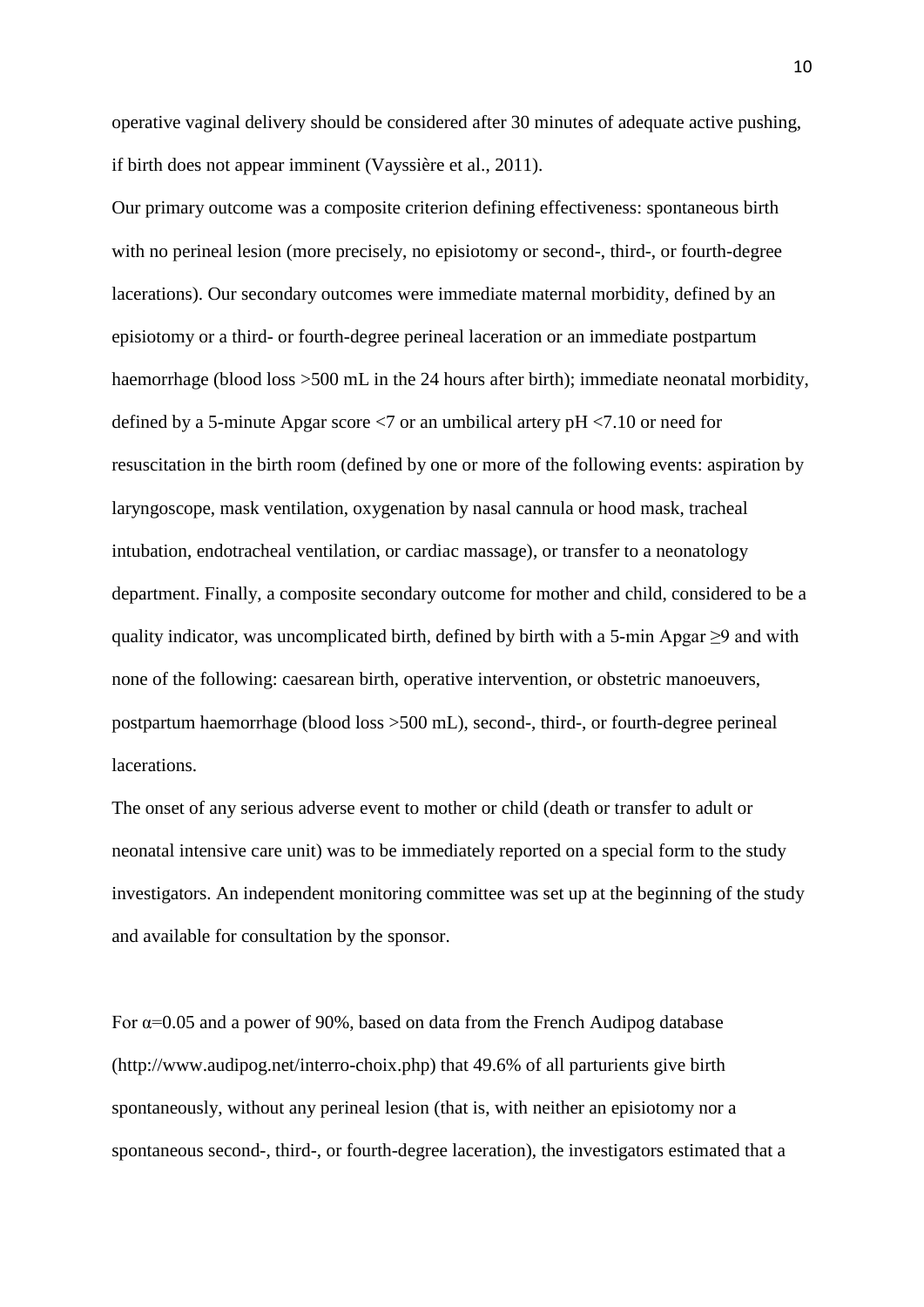two-sided test showing an absolute difference between groups of 20% (that is, 49.6% vs. 69.6%, a relative difference on the order of 40%) would require 125 women per group. The analysis of the primary outcome included all women who were randomised and assigned to the interventional (directed open-glottis pushing) or the control group (directed closedglottis pushing) on an intention-to-treat basis (except as otherwise specified), after a description of the baseline characteristics of the women and children (age, weight, parity, adherence, etc.) in both groups. Adherence to the allocated intervention was defined by the number of uterine contractions for which pushing complied with allocated group over the total number of uterine contractions with pushing and characterised in three qualitative categories. Thus adherence category 1 included women with 100% compliance, that is, 100% of whose pushes were of the allocated type. Adherence category 2 comprised those with compliance  $\geq 80\%$ , and adherence category 3 those whose compliance was  $\geq 50\%$ .

The principal results are reported as crude relative risks (RR) with their 95% confidence intervals (CI). A multivariate analysis (generalised linear model with a manual backwards stepwise procedure) was used to take the relevant prognostic and confounding factors into account and obtain an adjusted relative risk (aRR) with its 95% CI. Because the publications assessing the types of pushing at birth have not reported any confounding factors, and no authors have published a multivariate analysis, we chose the clinically relevant confounding factors identified by the univariate analyses ( $p \le 0.20$ ) and prepregnancy body mass index (BMI), suggested in the literature (Deruelle et al., 2017). We also looked for clinically relevant interactions between the type of pushing and other factors. The same procedure was used to analyse the secondary outcomes. When the prevalence was low, however, we sought to calculate a crude odds ratio (OR) and an adjusted OR (aOR) if possible. The threshold for statistical significance was set at 5%. One per protocol and one subgroup analysis were also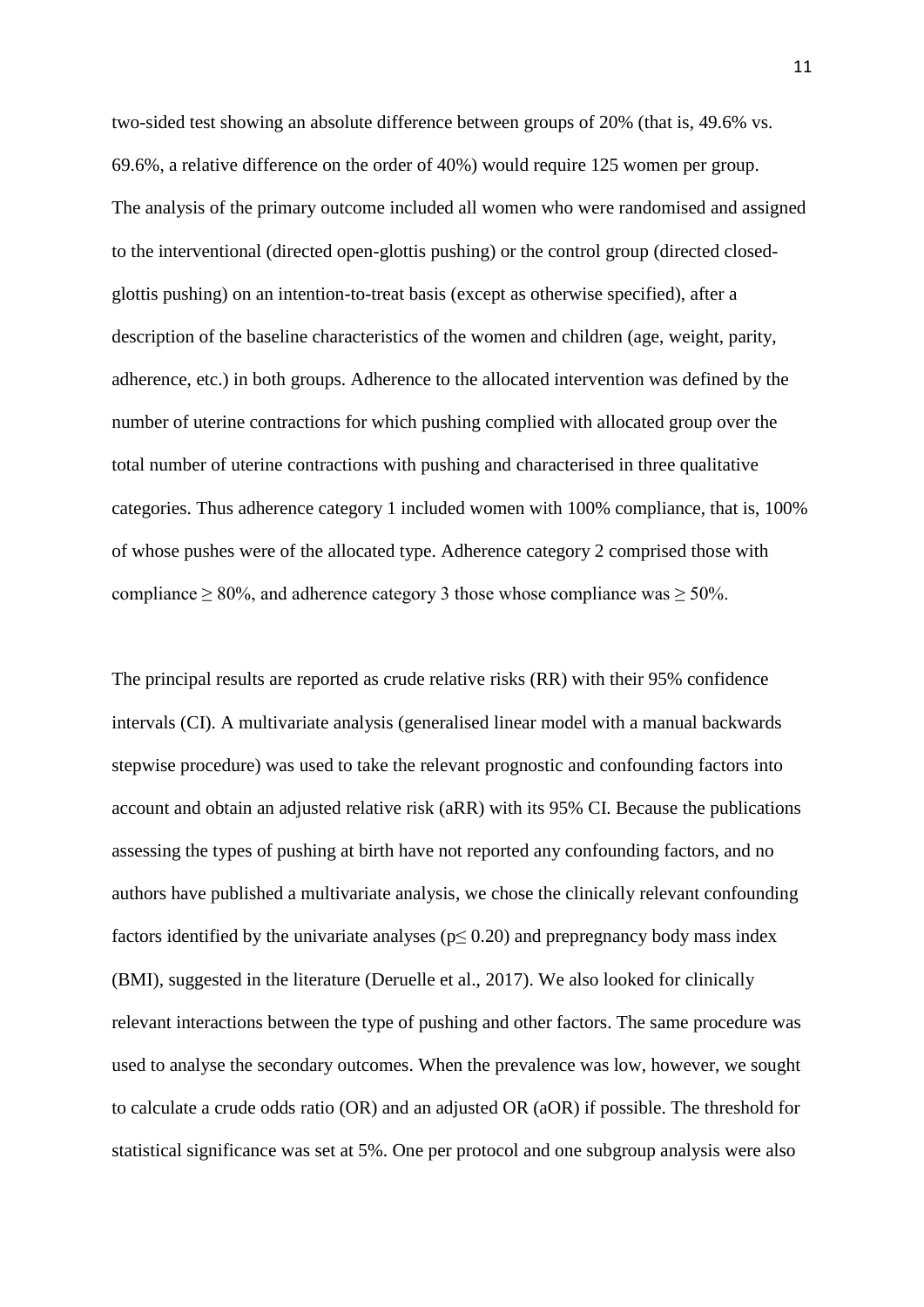performed for the principal outcome: one considering women with adherence level 3 for each group and one for the women with an epidural analgesia only. The statistical analysis was conducted with SAS software (Statistics Program for Public Health on IBM-compatible Microcomputer, version 9.4).

The EOLE trial was registered at clinicaltrial.gov (NCT02474745).

#### **Findings**

The study took place from July 9, 2015, through June 14, 2017, when we reached the predetermined sample size. Of the 255 women randomised during this period, five were excluded, all by the next day: four for non-adherence to the protocol (two did not meet the eligibility criteria and two had midwives who were not listed as investigators, as required by the protocol and French law), and one decided not to participate before the intervention (Figure 1). The number of eligible women is not available because the women were required to have taken the one-session training course in the types of pushing planned by the protocol, to be conducted during a standard antenatal course offered to all women receiving antenatal care in France. These sessions take place mainly in private practice, outside French hospitals. No data were missing for any of the maternal or neonatal outcomes.

Baseline characteristics and neonatal data were similar among groups (Table 1). The mean compliance of the open-glottis group  $(61.7 %±31.0)$  was significantly lower than that of the closed-glottis group  $(98.6\% \pm 8.5, p<0.0001)$  (Table 3). Only 65.6% of the women in the open-glottis group adhered to the allocated type of pushing for at least half the contractions during their pushing.

We found no statistically significant difference for the effectiveness of the pushing between the two groups: 48% in the open-glottis and 55.2% in the closed-glottis group; crude RR 0.87, 95% CI 0.68–1.11 (Table 4).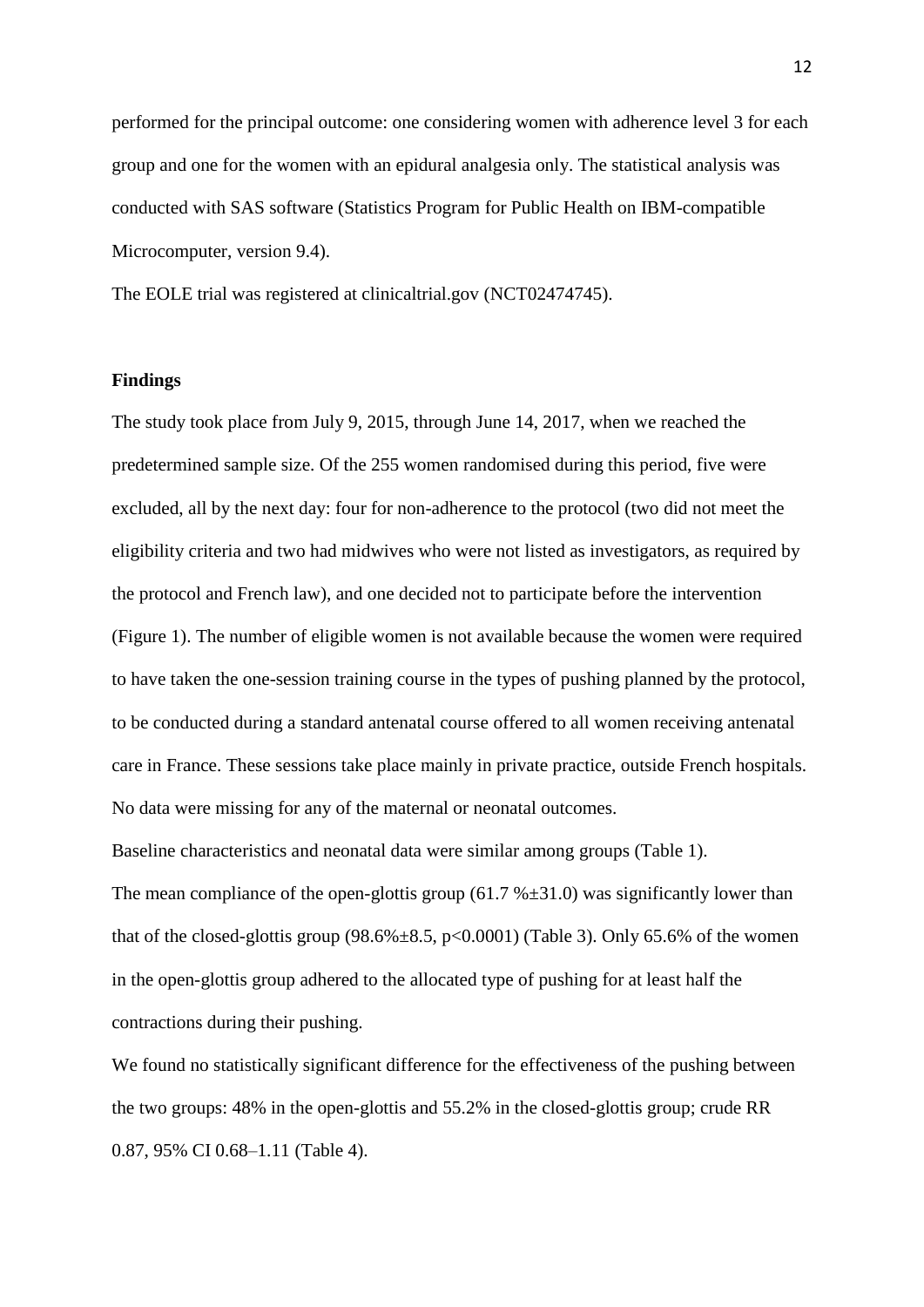After adjustment for the confounding factors (prepregnancy BMI and station at start of pushing) and the clinically relevant prognostic factors (parity, fetal head position at start of pushing, fetal heart rhythm [FHR] at risk of acidosis (Martin, 2008), and birth weight), we again found no statistically significant difference in the effectiveness of pushing between the two groups: aRR 0.92, 95% CI 0.74–1.14 (Table 4). We found an interaction with parity but the analysis stratified by parity found no difference between the two groups (Table 4). The per protocol analysis (of women who adhered to the allocated pushing for at least 50% of their contractions) found open-glottis pushing was more effective, with a crude RR 1.41, 95% CI 1.12–1.78; after adjustment, the difference was no longer statistically significant: aRR 1.18, 95% CI 0.94–1.47 (data not shown). The results did not change when we limited our intention-to-treat analysis to the women who had epidural analgesia (n=240): crude RR 0.86, 95% CI 0.67–1.11; aRR 0.92, 95% CI 0.73–1.16 (data not shown).

Immediate maternal morbidity included the eight women who had caesarean sections: six in the open-glottis and two in the closed-glottis group. Of the six caesareans in the former group, three took place during the active expulsion phase: forceps-assisted delivery failed for one, and two others had a caesarean for non-engagement at full dilation. The other three took place before expulsive efforts began: one for failure to progress to seven centimetres of dilation and two for non-engagement. Both caesareans in the closed-glottis group took place before expulsive efforts began: one for lack of progress in dilation to seven centimetres and one for non-engagement at full dilation. We found no statistically significant difference for operative birth between the two groups (24% in the open-glottis and 20% in the closed-glottis group) for either the crude or adjusted RRs: RR 1.24, 95% CI 0.78–1.98 and aRR 0.97, 95% CI 0.85–1.10 (Table 4).

We found no statistically significant difference for the onset of immediate postpartum haemorrhage (Table 4) or the mean volume of blood loss after birth, with  $255.8\pm300.1$  ml lost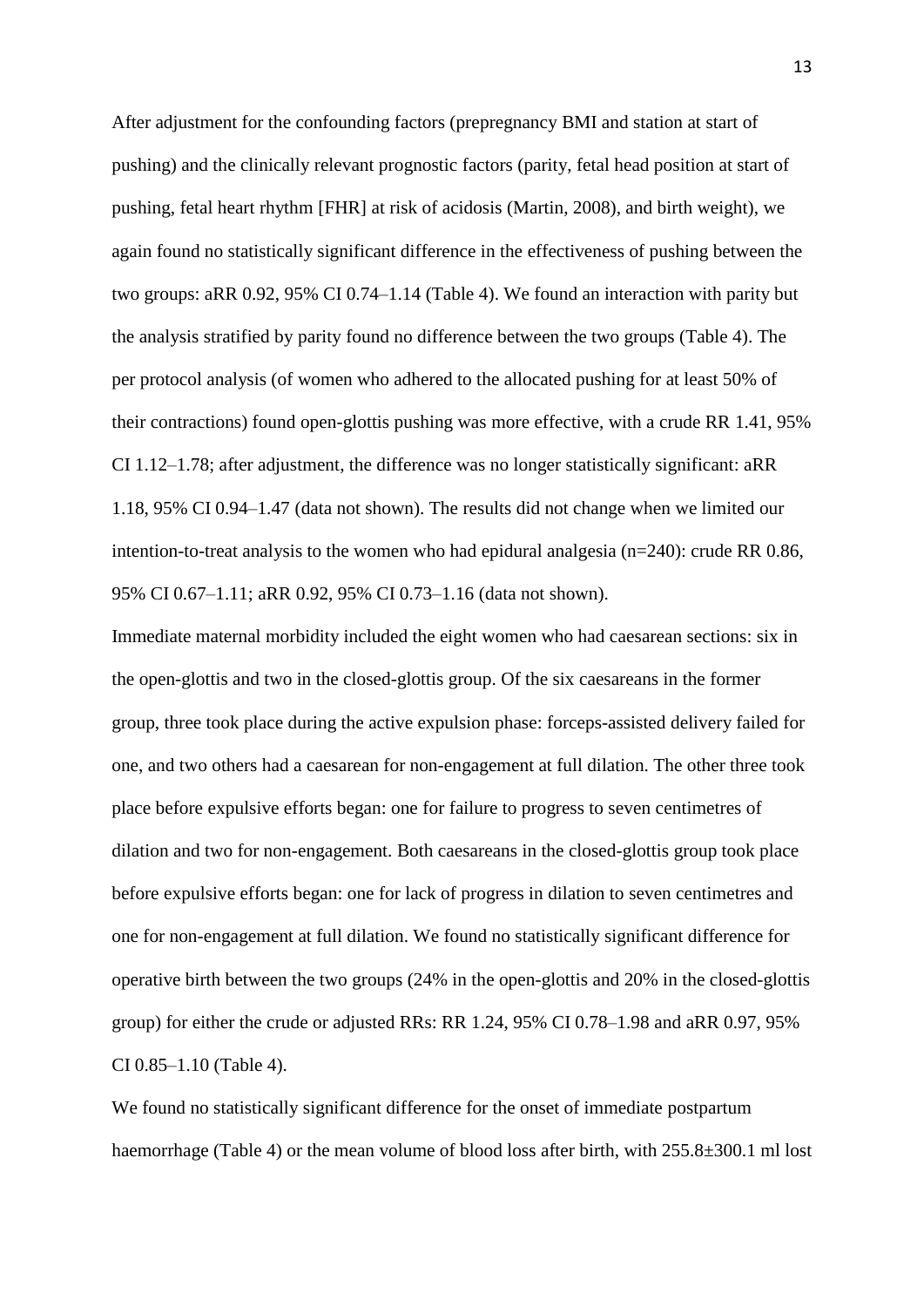in the open-glottis and 232.6±214.5 ml in the closed-glottis group (p=0.48), or for the rate of uncomplicated births: 44.8% in the open-glottis and 49.6% in the closed-glottis group, aRR 0.97, 95% CI 0.76–1.23 (Table 4). Similarly, perineal outcomes (intact perineum or firstdegree tears; perineal lacerations or episiotomy; severe perineal lacerations or episiotomy) did not differ between the groups in either the crude or multivariate analyses (Table 4). No significant difference was found between the groups for mean umbilical artery and venous pH (respectively  $p=0.73$  and  $p=0.62$ ) or for umbilical artery  $pH < 7.10$ : OR 1.98, 95% CI 0.28–22.26 (Table 4). No newborn had a 5-minute Apgar <7 in the study and only two newborns in the open-glottis and one in the closed-glottis group were transferred to the neonatology department after birth.

We encountered no adverse effects attributable to maternal pushing in our trial.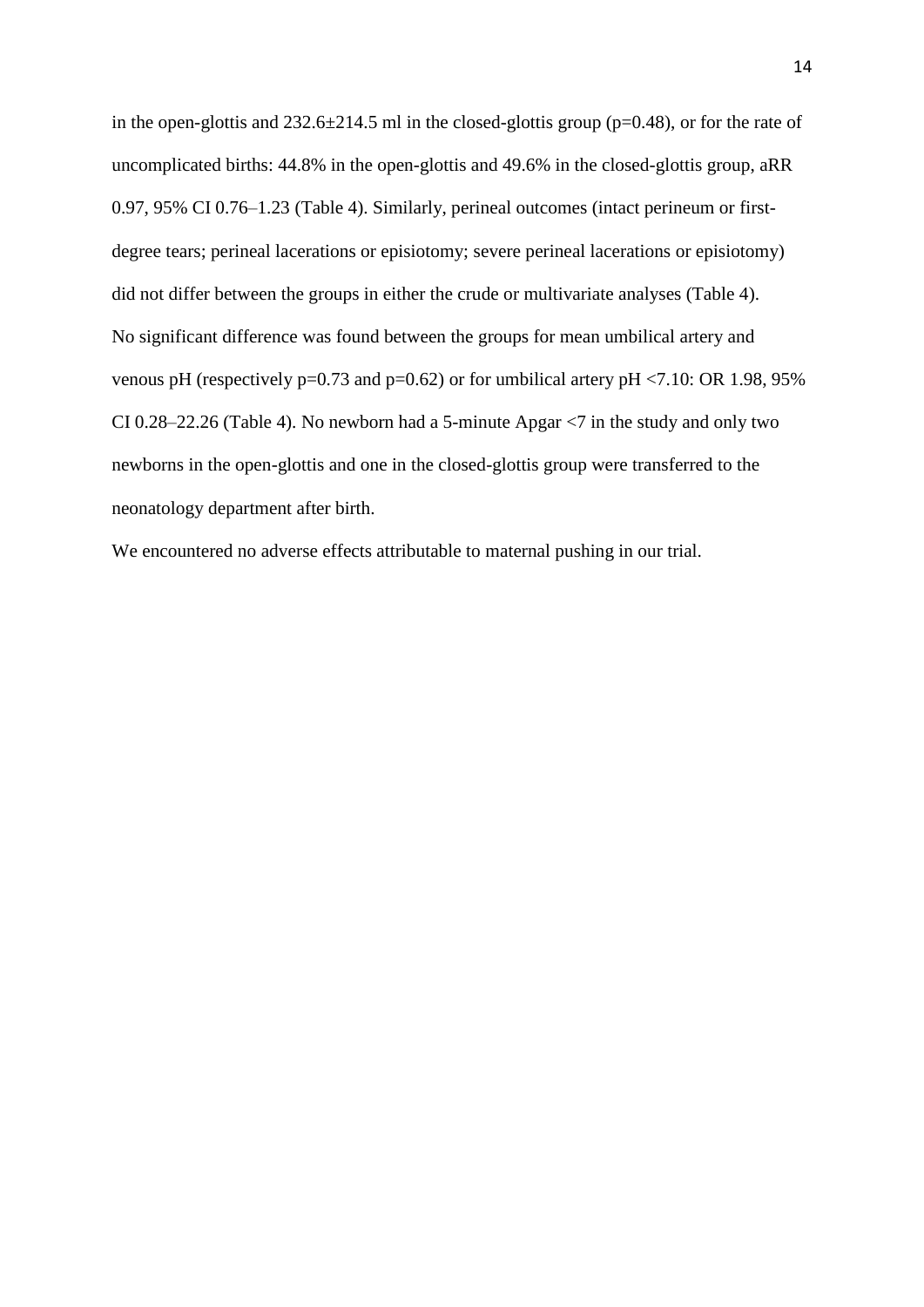#### **Discussion**

Our randomised controlled trial found no statistically significant difference in the adjusted risk of the effectiveness of directed open-glottis vs. directed closed-glottis pushing: aRR 0.92, 95% CI 0.74–1.14 (48% of the women in the open-glottis and 55.2% of those in the closedglottis group). Nor did our study find differences for severe perineal lacerations, episiotomies, immediate postpartum hemorrhages, uncomplicated births, or adverse neonatal outcomes, as assessed by low umbilical cord pH or the need for neonatal special care. One of the strengths of our study is that, unlike most studies on this topic, we standardised the training for both pregnant women and professionals with a specific training session and two separate films specifically created for the study (Barasinski et al., 2016). Our study was pragmatic, that is, conducted by all maternity unit midwives and including all eligible women regardless of whether they gave birth during weekday day shifts, with broad inclusion criteria (all women, regardless of parity, with a planned vaginal birth, whether or not labour was spontaneous, as long as they had attended the relevant session of the antenatal birth and parenting class) to facilitate recruitment and ensure the good internal and external validity of our results. Our study is also the only one to include mostly women using epidural analgesia (>95%). This inclusion rate is an important strength in view of the need for evidence-based practices for the increasing number of women with epidural analgesia (82.2% in France in 2016) (INSERM and DRESS, 2017). Only one prior study, by Low et al., had a significant percentage of patients with epidural analgesia—around 60% (directed vs. spontaneous pushing; n=39 vs. 34) (Low et al., 2012). Finally, we looked for confounding factors and took them into account in the multivariate analysis, unlike earlier studies (Barasinski et al., 2016). One limitation of this multicentre study is that finally it took place mainly at a single centre, which prevented us from identifying a centre effect. A second limitation is the less than optimal compliance in the open-glottis group  $(61.7\pm31.0\%$  vs.  $98.6\pm8.5\%$ ). Adherence, if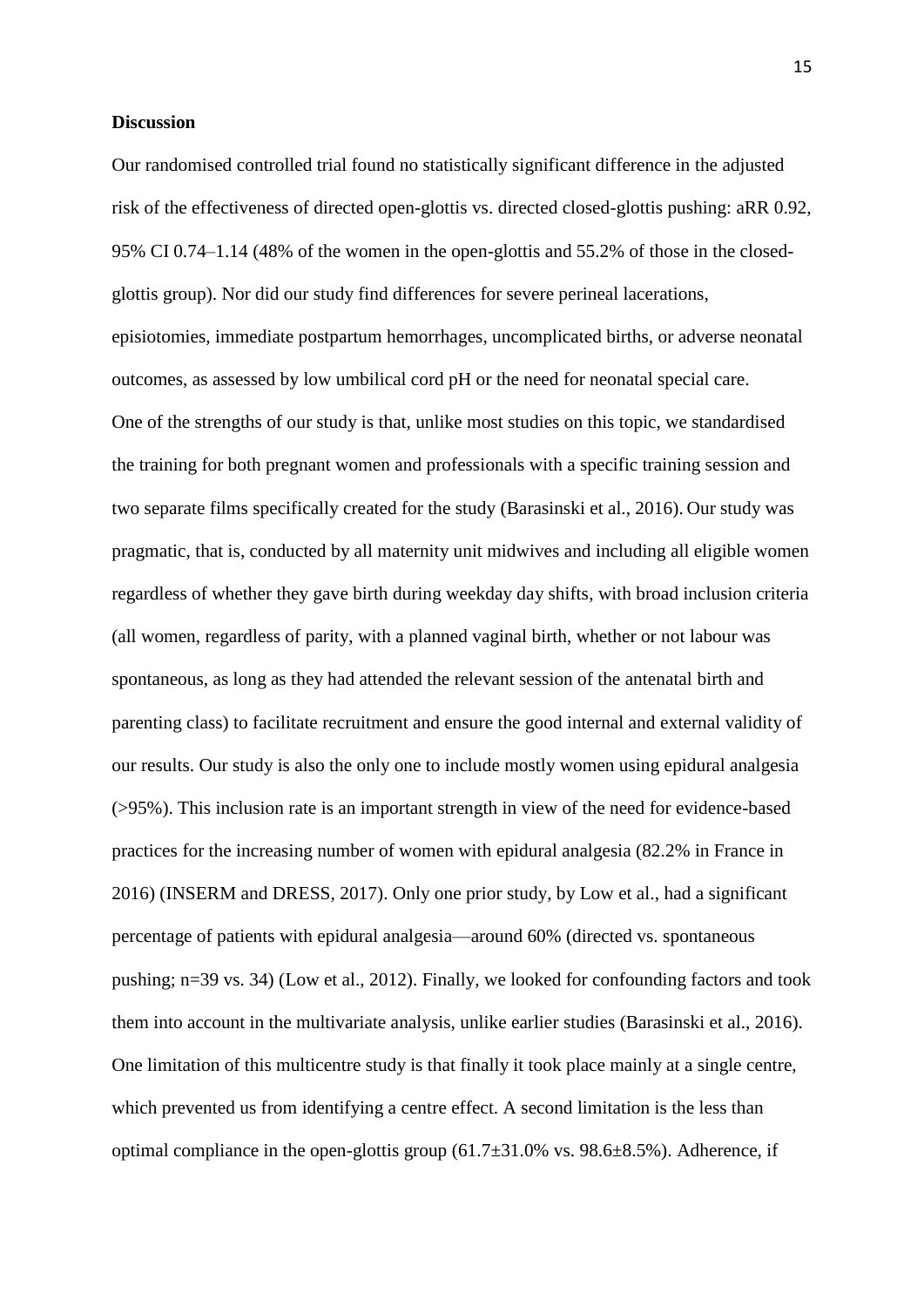defined as compliance with the allocated type of pushing for  $\geq$ 50% of the pushes, was observed among 65.6% of the women in the open-glottis group and 99.2% in the closedglottis group. However, among the published randomised trials, only two specified adherence to the allocated intervention as defined by a threshold ≥50% (Barasinski et al., 2016). Parnell et al. (1993) reported adherence rates of 34.4% in their open-glottis group and 75.5% for closed-glottis pushing, and Low et al. (2012) 76.4% and 65% respectively. Our percentage of adherence is thus better in the Valsalva group than in either of these studies, and adherence in the open-glottis pushing group is better than that in the study by Parnell et al. (1993) and slightly lower than in the study by Low et al. (2012) The practice of open-glottis pushing, even when directed, may be hampered by the use of epidural analgesia, which may reduce the desire to push (Lemos et al., 2017). Some authors even consider that this point alone justifies the use of Valsalva pushing (Lemos et al., 2017; Roberts and Hanson, 2007; Roberts, 2002). In any case, our per protocol analysis to take into account the non-optimal compliance did not find a statistically significant difference in adjusted risk for the principal outcome. A third limitation is that we lacked the power to assess neonatal rare outcomes and other secondary outcomes. Although one retrospective trial (Lee et al., 2019) reports that directed pushing is associated with increases in resuscitation and nursery admission, the Cochrane review on this topic included all randomised controlled trials and was unable to conclude that any particular type of pushing was preferable for neonatal outcomes (Lemos et al., 2017). In our study, we found that pushing was effective for 48% of the women in the open-glottis group and 55.2% of those in the closed-glottis group, but our composite endpoint has not previously been used in the literature. When we look specifically at mode of birth our results are consistent with those in the literature, since no randomised trial has found that any type of pushing affects the mode of birth (Bloom et al., 2006; Low et al., 2012; Thomson, 1993). Similarly, the meta-analysis by Lemos et al. (2017) did not observe any significant difference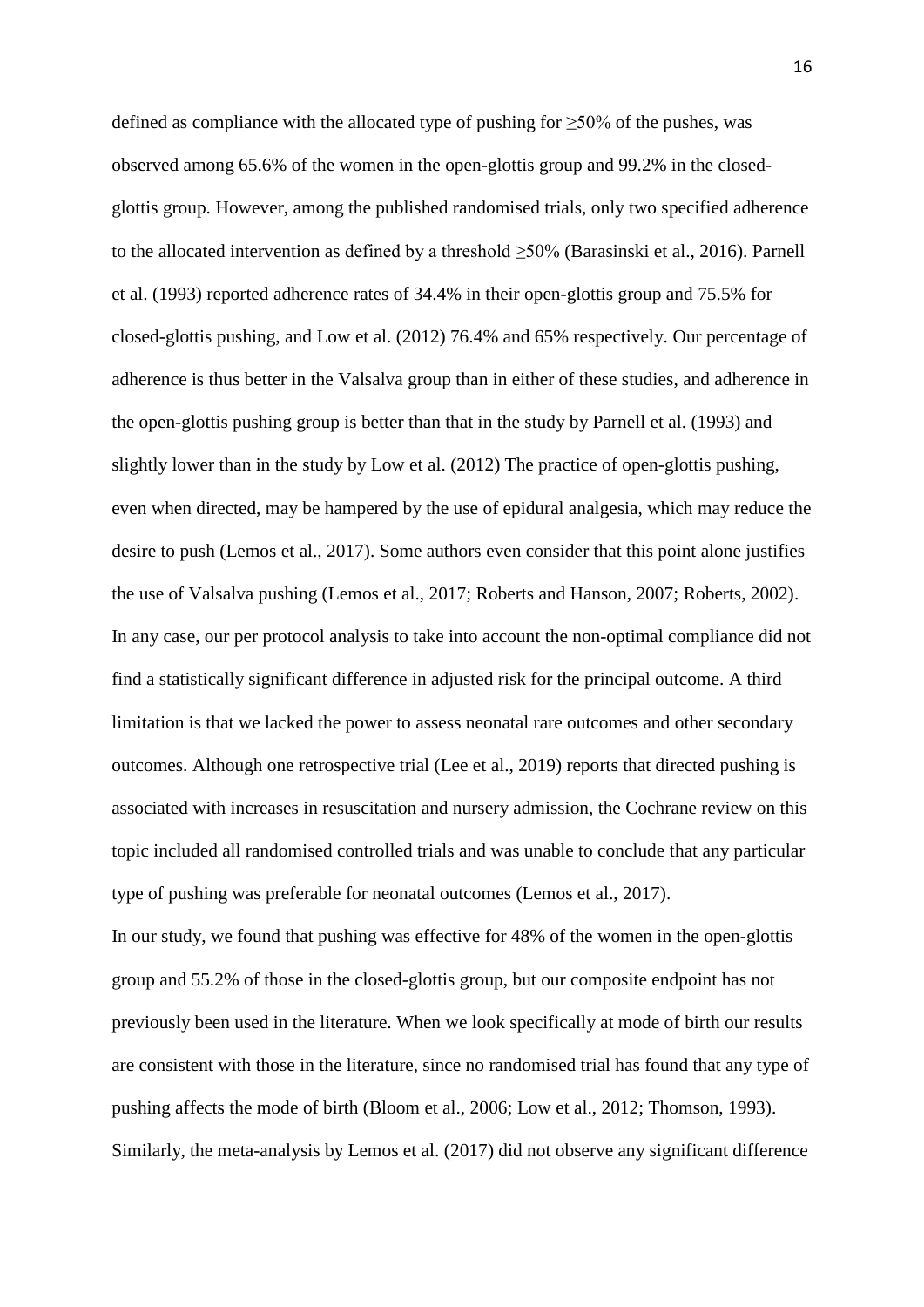in the mode of birth (RR=1.01, 0.97-1.05; 5 studies; 688 women). Only one other study has found a significant difference in perineal outcomes: Ahmadi et al. (2017) found more women with an intact perineum in the open-glottis than in the Valsalva group  $(p=0.002)$ . Nonetheless, their study had notable methodological problems, as mentioned above. Finally, we included a composite endpoint that can be considered a quality indicator for maternity units: uncomplicated births. These occurred in half the women in each group ( $aRR = 0.97$ , 95% CI 0.76-1.23). Like Lemos et al. (2017), we found no statistically significant differences in neonatal outcomes. Our results therefore do not support the theory of Barnett and Humenick (1982), who suggested that Valsalva-type pushing might lead to a decrease in fetal pH and therefore in cord blood pH at birth.

Some authors recommend against the use of Valsalva pushing, but neither our results nor those of the literature support such advice (King and Pinger, 2014; Roberts and Hanson, 2007). The alternation of the types of pushing while giving birth (mixed pushing with openand closed-glottis, directed or not) may be the optimal practice for some women, but this has never been scientifically proven. Moreover, our study might have shown a positive effect of the type of pushing if an expulsion phase >30 min with directed pushing and a normal fetal heart rate had been practiced. So long an expulsion period was, however, contrary to standard French practices and national guidelines (Dupuis and Simon, 2008).

In our study, the duration of the active phase of the second stage was  $24.4 \pm 17.4$  min in the open-glottis group vs  $18.0 \pm 15.0$  min in the closed-glottis group (p=0.002). Nonetheless, the two groups did not differ in their use of epidural analgesia. The meta-analysis of Lemos et al. (2017), including a few women with epidural analgesia, failed to find a difference between the groups for either mode of birth or duration of the second stage of labour (mean difference:  $-10.26$  minutes (95% CI:  $-1.12$ ;  $+21.64$ ) in favour of directed pushing; n= 667). It should also be noted that the maternity wards in our study applied French recommendations for delayed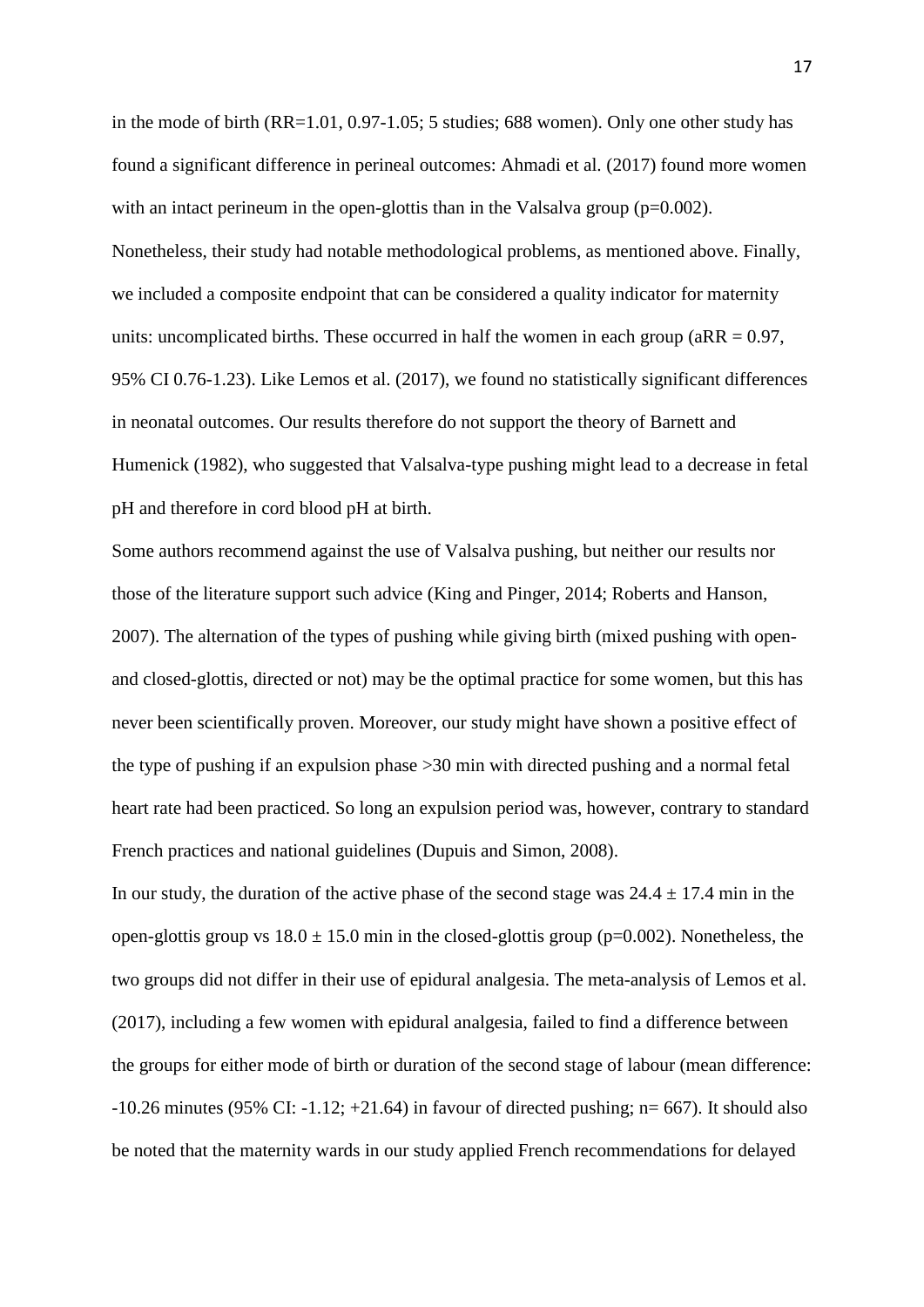pushing for women with epidural analgesia (Vayssière et al., 2011). The caesarean rate was low in both of our groups (4.8% vs. 1.6%) because of the late randomisation during labour but also because the policy of the maternity units participating was to keep the caesarean rate (20% in France) from rising, in accordance with French guidelines (Haute Autorité de Santé, 2012; INSERM and DRESS, 2017). Inversely, the rate of instrumental births was high. In view of the apparent lack of difference in maternal and neonatal outcomes according to the type of directed pushing (open-glottis vs. closed-glottis), women with epidural analgesia during birth, if directed pushing is necessary, should be able to choose the type of directed pushing they want, according to their preferences and their experience. Professionals must therefore be trained in both types so that they can adequately support women as they give birth. Other studies are needed to assess the perineal outcome in the intermediate or even long term according to the type of pushing for women with epidural analgesia. Future studies might also consider the possibility of other strategies of pushing without directed management.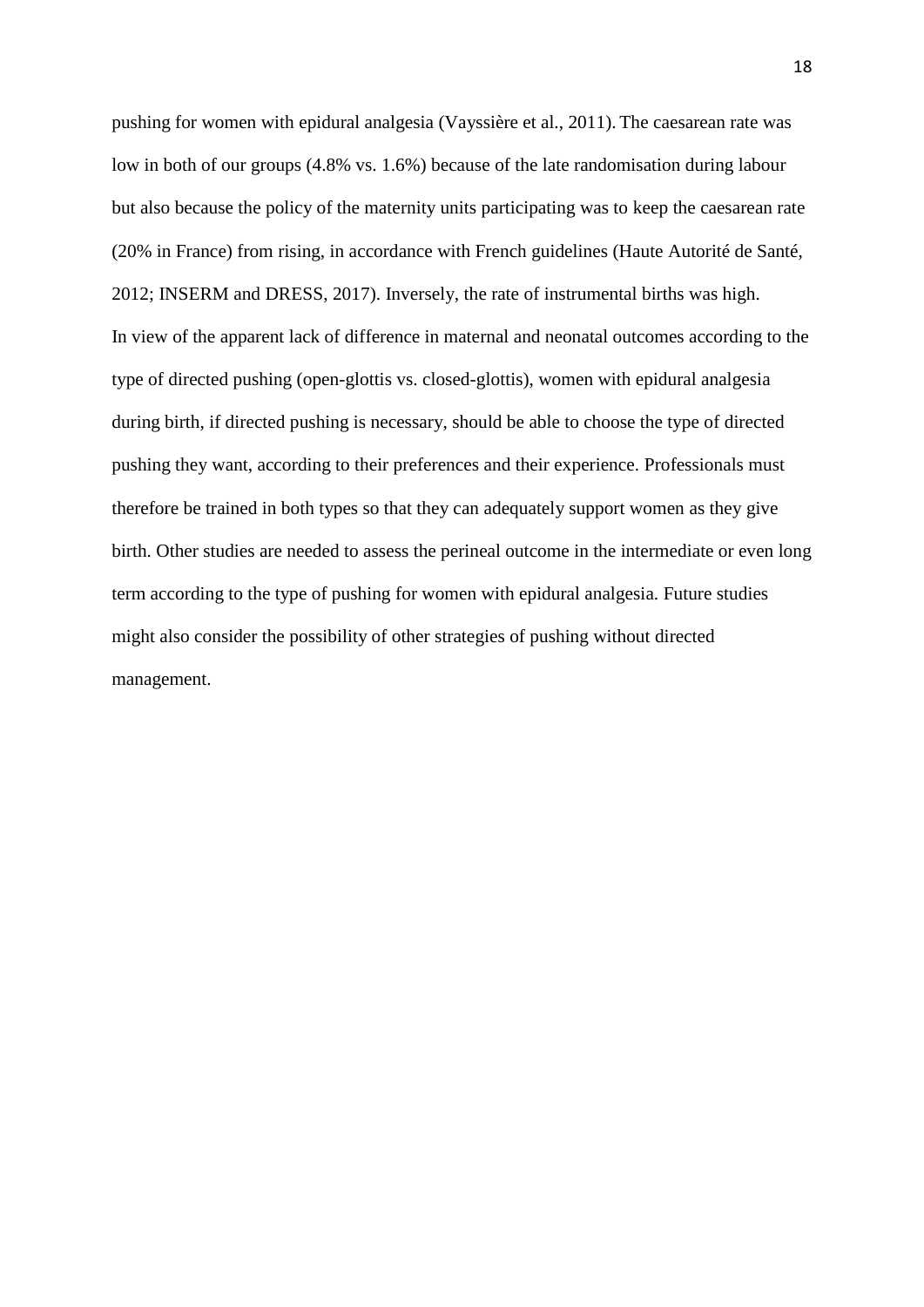#### **REFERENCES**

- Ahmadi, Z., Torkzahrani, S., Roosta, F., Shakeri, N., Mhmoodi, Z., 2017. Effect of breathing technique of blowing on the extent of damage to the perineum at the moment of delivery: A randomized clinical trial. Iranian Journal of Nursing and Midwifery Research 22, 62. https://doi.org/10.4103/1735-9066.202071
- Anim‐Somuah, M., Smyth, R.M., Cyna, A.M., Cuthbert, A., 2018. Epidural versus non‐epidural or no analgesia for pain management in labour. Cochrane Database of systematic reviews https://doi.org/10.1002/14651858.CD000331.pub4
- Barasinski, C., Lemery, D., Vendittelli, F., 2016. Do maternal pushing techniques during labour affect obstetric or neonatal outcomes? Gynécologie Obstétrique & Fertilité 44, 578–583. https://doi.org/10.1016/j.gyobfe.2016.07.004
- Barasinski, C., Vendittelli, F., 2016. Effect of the type of maternal pushing during the second stage of labour on obstetric and neonatal outcome: a multicentre randomised trial the EOLE study protocol. BMJ Open 6, e012290. https://doi.org/10.1136/bmjopen-2016-012290
- Barnett, M.M., Humenick, S.S., 1982. Infant outcome in relation to second stage labor pushing method. Birth 9, 221–229.
- Bloom, S.L., Casey, B.M., Schaffer, J.I., McIntire, D.D., Leveno, K.J., 2006. A randomized trial of coached versus uncoached maternal pushing during the second stage of labor. American Journal of Obstetrics and Gynecology 194, 10–13. https://doi.org/10.1016/j.ajog.2005.06.022
- Colciago, E., Fumagalli, S., Inzis, I., Borrelli, S.E., Nespoli, A., 2019. Management of the second stage of labour in women with epidural analgesia: A qualitative study exploring Midwives' experiences in Northern Italy. Midwifery 78, 8–15. https://doi.org/10.1016/j.midw.2019.07.013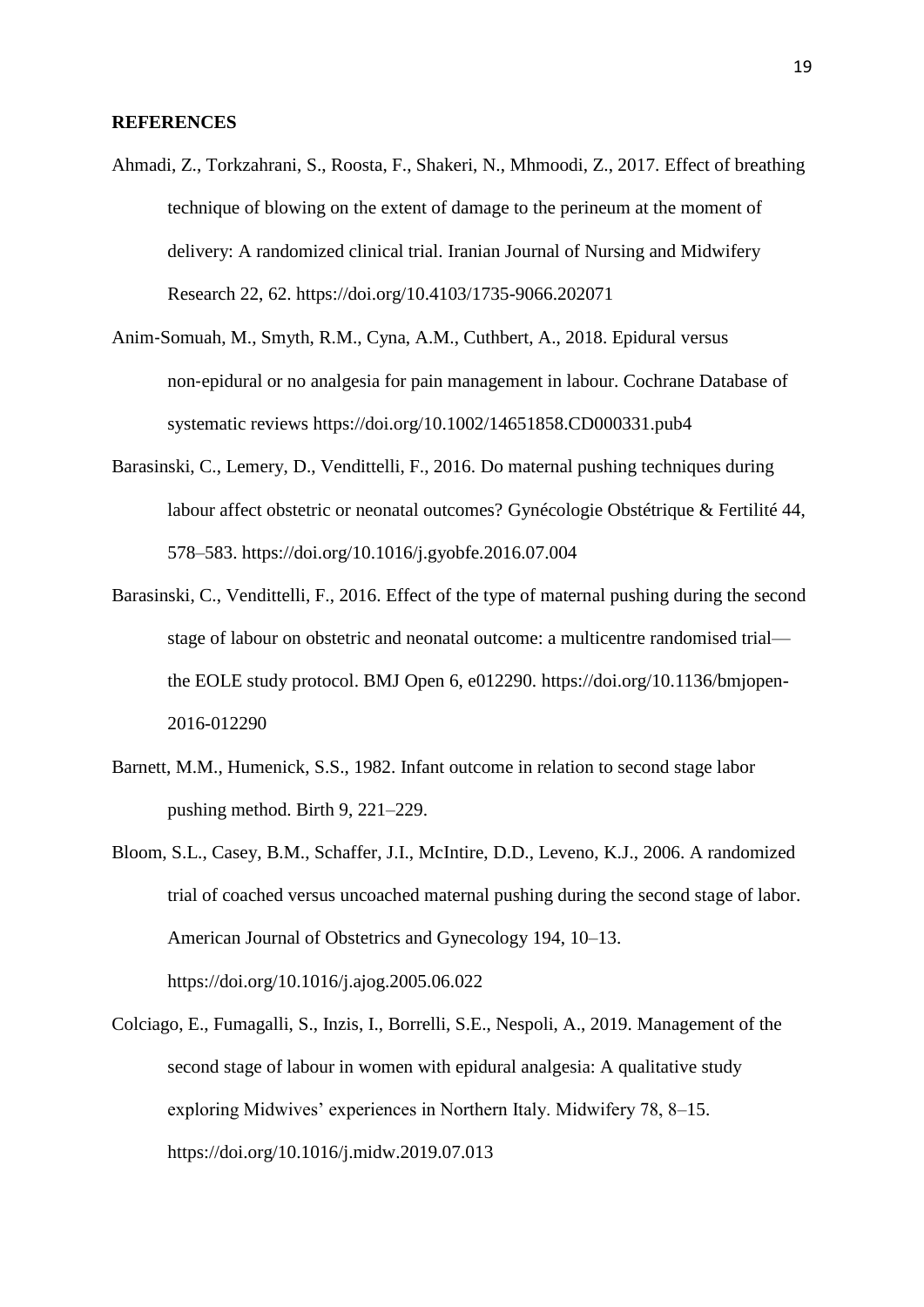- Committee on Obstetric Practice, 2017. Committee Opinion No. 687: Approaches to Limit Intervention During Labor and Birth. Obstetrics and Gynecology 129, e20–e28. https://doi.org/10.1097/AOG.0000000000001905
- de Tayrac, R., Letouzey, V., 2016. Methods of pushing during vaginal delivery and pelvic floor and perineal outcomes: a review. Current Opinion in Obstetrics and Gynecology 28, 470–476. https://doi.org/10.1097/GCO.0000000000000325
- Deruelle, P., Servan-Schreiber, E., Riviere, O., Garabedian, C., Vendittelli, F., 2017. Does a body mass index greater than 25kg/m2 increase maternal and neonatal morbidity? A French historical cohort study. Journal of Gynecology Obstetrics and Human Reproduction 46, 601–608. https://doi.org/10.1016/j.jogoh.2017.06.007
- Dupuis, O., Simon, A., 2008. La surveillance fœtale pendant l'expulsion. Journal de Gynécologie Obstétrique et Biologie de la Reproduction, 37, S93–S100. https://doi.org/10.1016/j.jgyn.2007.11.015
- Haute Autorité de Santé, 2005. Recommandations professionnelles Préparation à la naissance et à la parentalité. URL [https://www.has](https://www.has-sante.fr/upload/docs/application/pdf/preparation_naissance_recos.pdf)[sante.fr/upload/docs/application/pdf/preparation\\_naissance\\_recos.pdf](https://www.has-sante.fr/upload/docs/application/pdf/preparation_naissance_recos.pdf) HAS, Saint-Denis La Plaine
- Haute Autorité de Santé, 2012. Indications de la césarienne programmée à terme. URL [https://www.has-sante.fr/upload/docs/application/pdf/2012-](https://www.has-sante.fr/upload/docs/application/pdf/2012-03/indications_cesarienne_programmee_-_fiche_de_synthese_-_indications.pdf) [03/indications\\_cesarienne\\_programmee\\_-\\_fiche\\_de\\_synthese\\_-\\_indications.pdf](https://www.has-sante.fr/upload/docs/application/pdf/2012-03/indications_cesarienne_programmee_-_fiche_de_synthese_-_indications.pdf) HAS, Saint-Denis La Plaine.
- INSERM, DRESS, 2017. Enquête Nationale Périnatale : Rapport 2016. EPOPé. URL http://www.epopé-inserm.fr/wpcontent/uploads/2017/10/ENP2016\_rapport\_complet.pdf (accessed 20.04.02).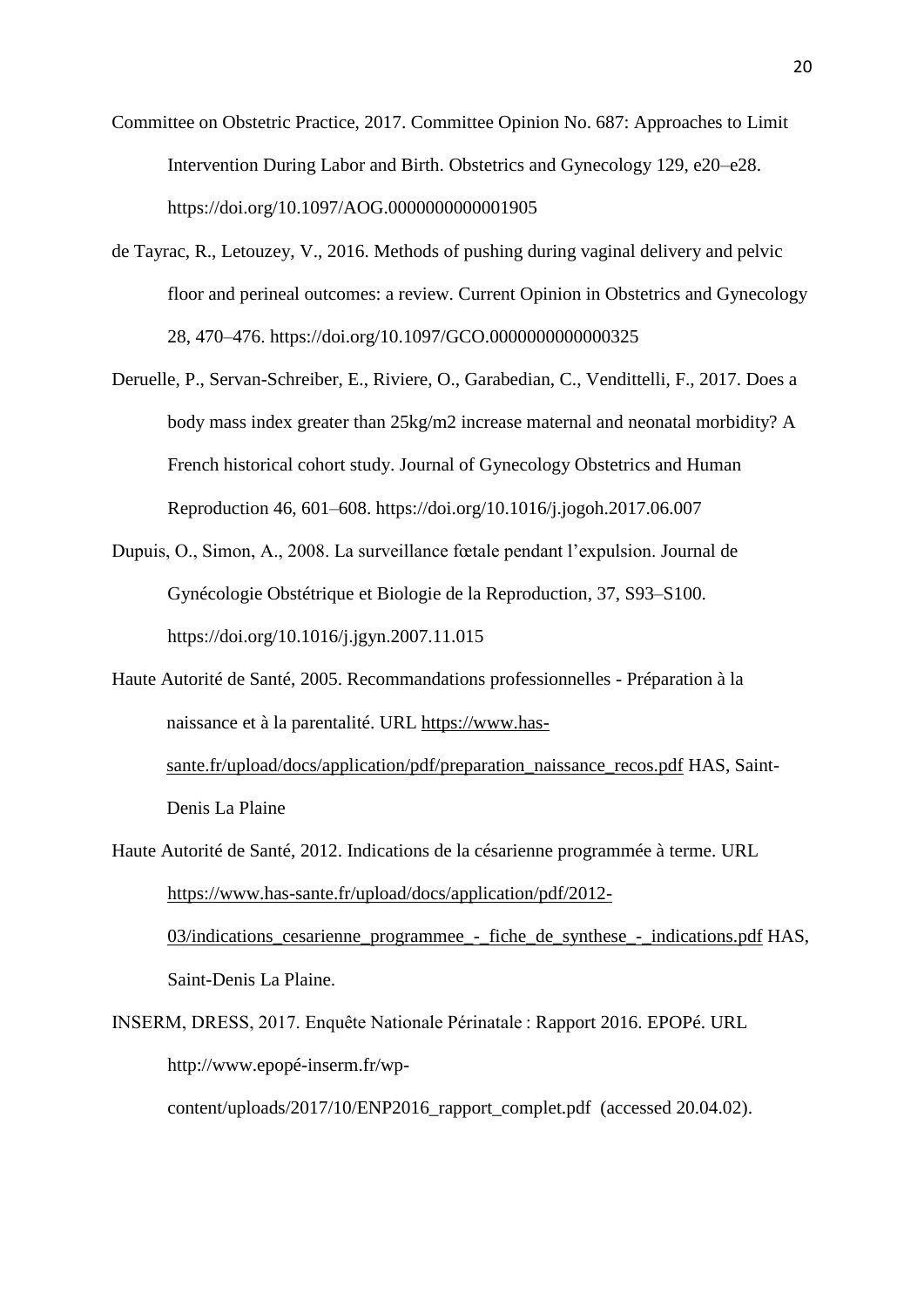King, T.L., Pinger, W., 2014. Evidence-Based Practice for Intrapartum Care: The Pearls of Midwifery. Journal of Midwifery & Women's Health 59, 572–585. <https://doi.org/10.1111/jmwh.12261>

- Lee, N., Firmin, M., Gao, Y., Kildea, S., 2018. Perineal injury associated with hands on/hands poised and directed/undirected pushing: A retrospective cross-sectional study of non-operative vaginal births, 2011–2016. International Journal of Nursing Studies 83, 11–17. https://doi.org/10.1016/j.ijnurstu.2018.04.002
- Lee, N., Gao, Y., Lotz, L., Kildea, S., 2019. Maternal and neonatal outcomes from a comparison of spontaneous and directed pushing in second stage. Women and Birth 32, e433–e440. https://doi.org/10.1016/j.wombi.2018.10.005
- Lemos, A., Amorim, M.M., Dornelas de Andrade, A., de Souza, A.I., Cabral Filho, J.E., Correia, J.B., 2017. Pushing/bearing down methods for the second stage of labour, in: The Cochrane Collaboration (Ed.), Cochrane Database of Systematic Reviews. John Wiley & Sons, Ltd, Chichester, UK. https://doi.org/10.1002/14651858.CD009124.pub3
- Low, L.K., Miller, J.M., Guo, Y., Ashton-Miller, J.A., DeLancey, J.O.L., Sampselle, C.M.,
- 2012. Spontaneous pushing to prevent postpartum urinary incontinence: a randomized, controlled trial. International Urogynecology Journal 24, 453–460. https://doi.org/10.1007/s00192-012-1884-y
- Macfarlane, A.J., Rocca-Ihenacho, L., Turner, L.R., 2014. Survey of women's experiences of care in a new freestanding midwifery unit in an inner city area of London, England: 2. Specific aspects of care. Midwifery 30, 1009–1020. https://doi.org/10.1016/j.midw.2014.05.008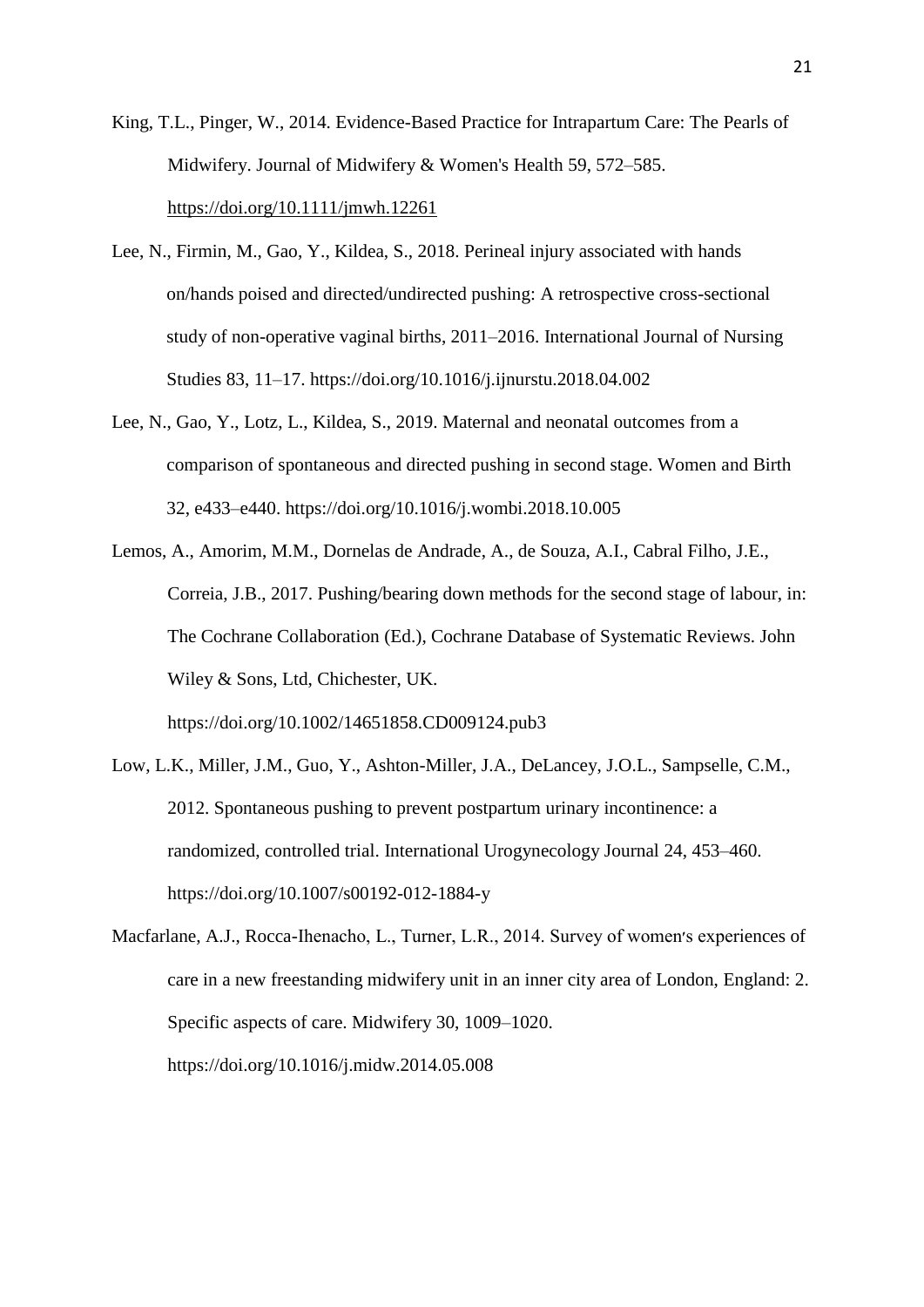Martin, A., 2008. [Fetal heart rate during labour: definitions and interpretation]. Journal de Gynécologie Obstétrique et Biologie de la Reproduction 37 Suppl 1, S34-45. https://doi.org/10.1016/j.jgyn.2007.11.009

- Osborne, K., Hanson, L., 2012. Directive Versus Supportive Approaches Used by Midwives When Providing Care During the Second Stage of Labor. Journal of Midwifery & Women's Health 57, 3–11. https://doi.org/10.1111/j.1542-2011.2011.00074.x
- Parnell, C., Langhoff-Roos, J., Iversen, R., Damgaard, P., 1993. Pushing method in the expulsive phase of labor. A randomized trial. Acta Obstetricia et Gynecologica Scandinavica 72, 31–35.
- Roberts, J., Hanson, L., 2007. Best practices in second stage labor care: maternal bearing down and positioning. Journal of Midwifery & Women's Health 52, 238–245. https://doi.org/10.1016/j.jmwh.2006.12.011
- Roberts, J.E., 2002. The "push" for Evidence: Management of the Second Stage. J. Midwifery Women's Health 47, 2–15. https://doi.org/10.1016/S1526-9523(01)00233- 1
- Shafik, A., El-Sibai, O., Shafik, A.A., Ahmed, I., 2003. Effect of straining on perineal muscles and their role in perineal support: identification of the straining-perineal reflex. Journal of Surgical Research 112, 162–167. https://doi.org/10.1016/S0022- 4804(03)00125-2
- Simkin, P., Hanson, L., Ancheta, R., 2017. The labor Progress Handbook, fourth edition. Wiley Blackwell, Hoboken.
- The Epidural and Position Trial Collaborative Group, 2017. Upright versus lying down position in second stage of labour in nulliparous women with low dose epidural: BUMPES randomised controlled trial. BMJ j4471. https://doi.org/10.1136/bmj.j4471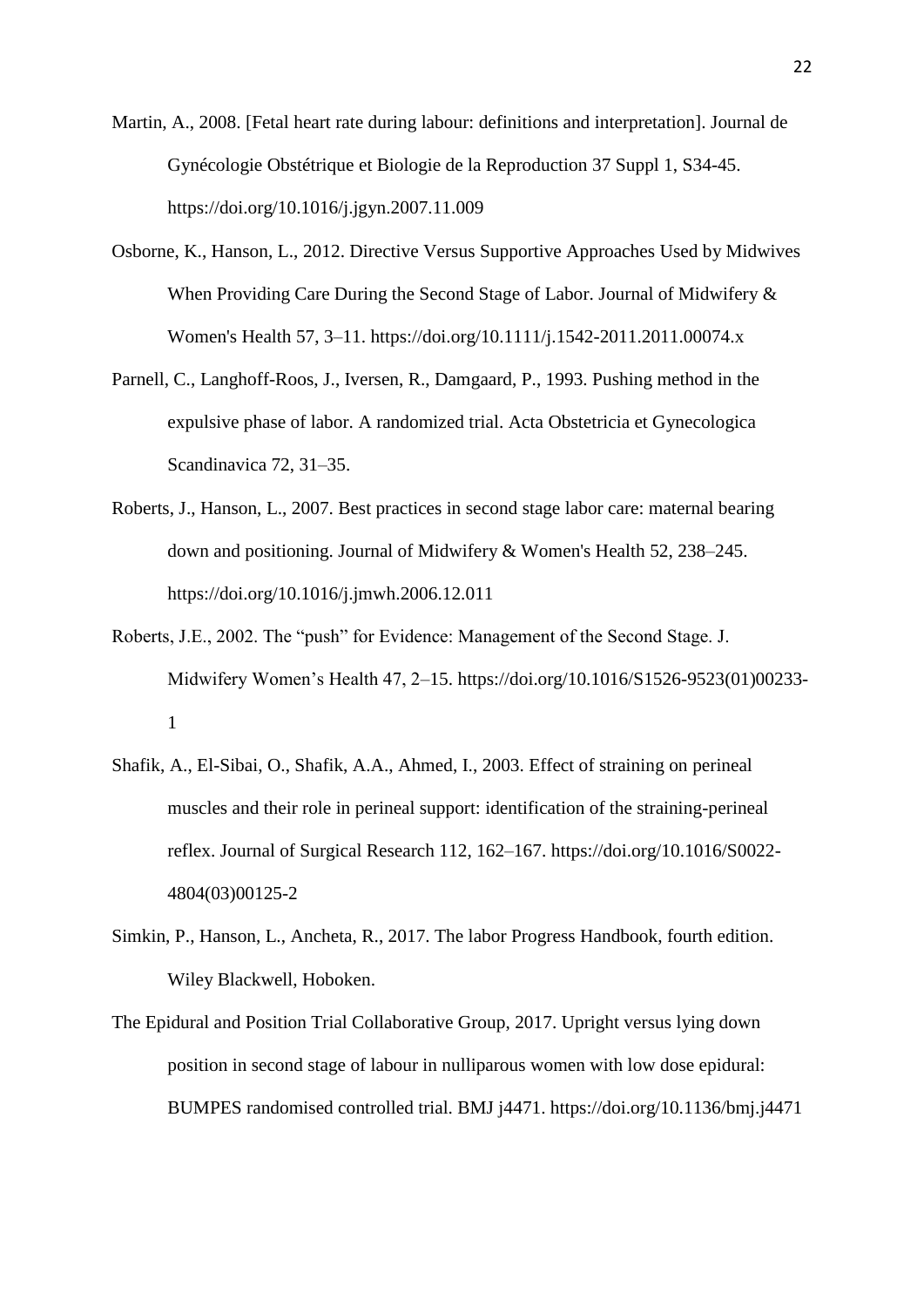Thomson, A.M., 1993. Pushing techniques in the second stage of labour. J. Adv. Nurs. 18, 171–177.

Vayssière, C., Beucher, G., Dupuis, O., Feraud, O., Simon-Toulza, C., Sentilhes, L., Meunier, E., Parant, O., Schmitz, T., Riethmuller, D., Baud, O., Galley-Raulin, F., Diemunsch, P., Pierre, F., Schaal, J.-P., Fournié, A., Oury, J.F., French College of Gynaecologists and Obstetricians, 2011. Instrumental delivery: clinical practice guidelines from the French College of Gynaecologists and Obstetricians. European Journal of Obstetrics & Gynecology and Reproductive Biology 159, 43–48. https://doi.org/10.1016/j.ejogrb.2011.06.043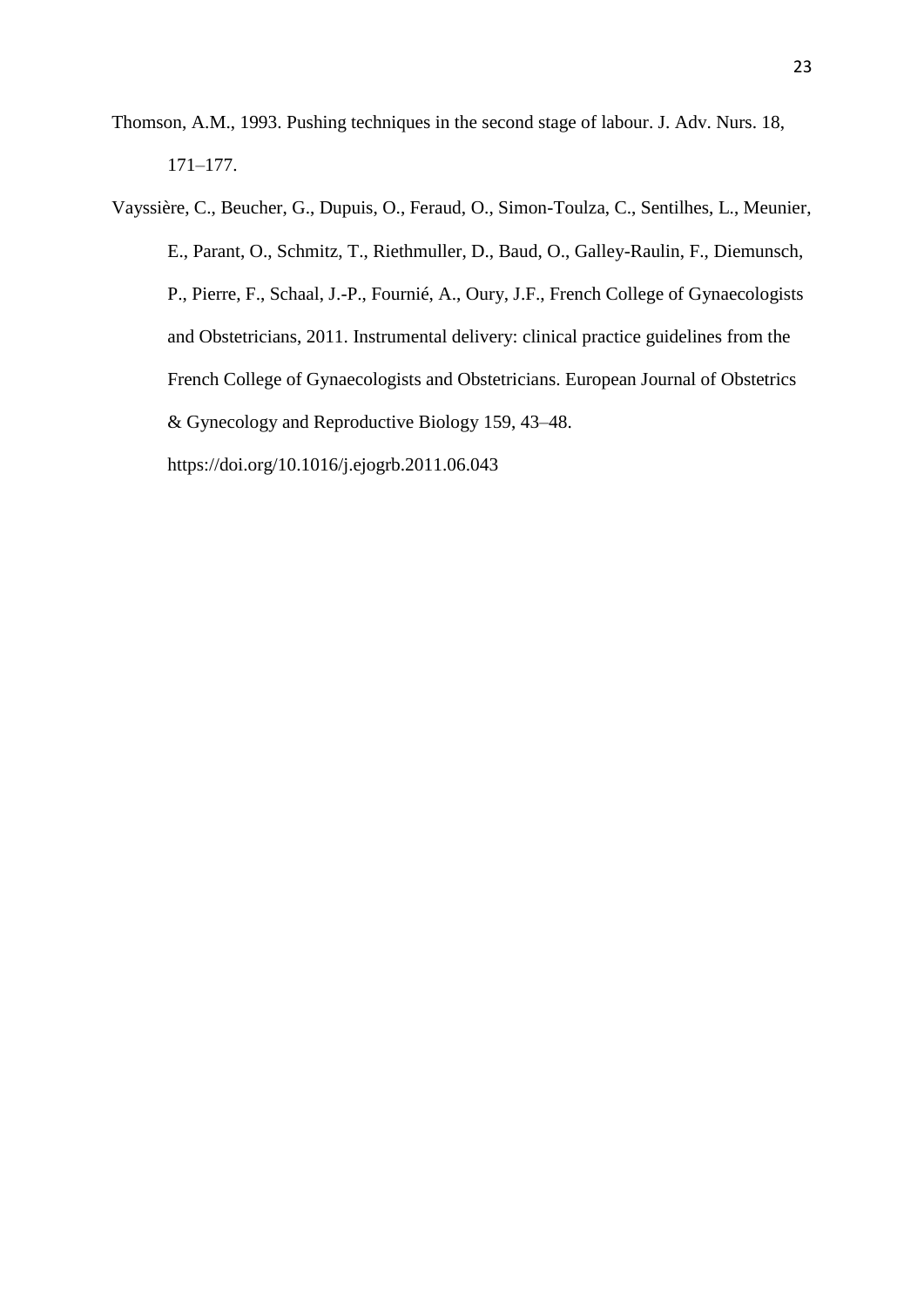|                                      | <b>Open-glottis</b> | <b>Closed-glottis</b> |
|--------------------------------------|---------------------|-----------------------|
| <b>Baseline characteristics</b>      | pushing $(n=125)$   | pushing $(n=125)$     |
| Age $(y)$                            | $30.1 \pm 4.0$      | $30.5 \pm 3.7$        |
| Body mass index $(kg/m2)$            | $22.5 \pm 3.4$      | $22.9 \pm 4.2$        |
| Lives with partner                   | 120(96.0)           | 119 (95.2)            |
| Geographic origin                    |                     |                       |
| Metropolitan France                  | 121(96.8)           | 115 (92)              |
| <b>Educational level</b>             |                     |                       |
| Post-secondary education             | 96(76.8)            | 94 (75.2)             |
| Worked during pregnancy              | 105(84)             | 110 (88)              |
| Obstetric history                    |                     |                       |
| Nulliparous                          | 87 (69.6)           | 85 (68)               |
| Parous                               | 38 (30.4)           | 40(32)                |
| Previous child with BW> 4000 g       | 1/38(2.6)           | 3/40(7.5)             |
| Smoked at the beginning of pregnancy | 25(20)              | 17(13.6)              |

**Table 1. Baseline characteristics of the trial participants.** 

Data are expressed as means  $\pm$  standard deviation, n or n/n (%).

Abbreviation: BW, birth weight.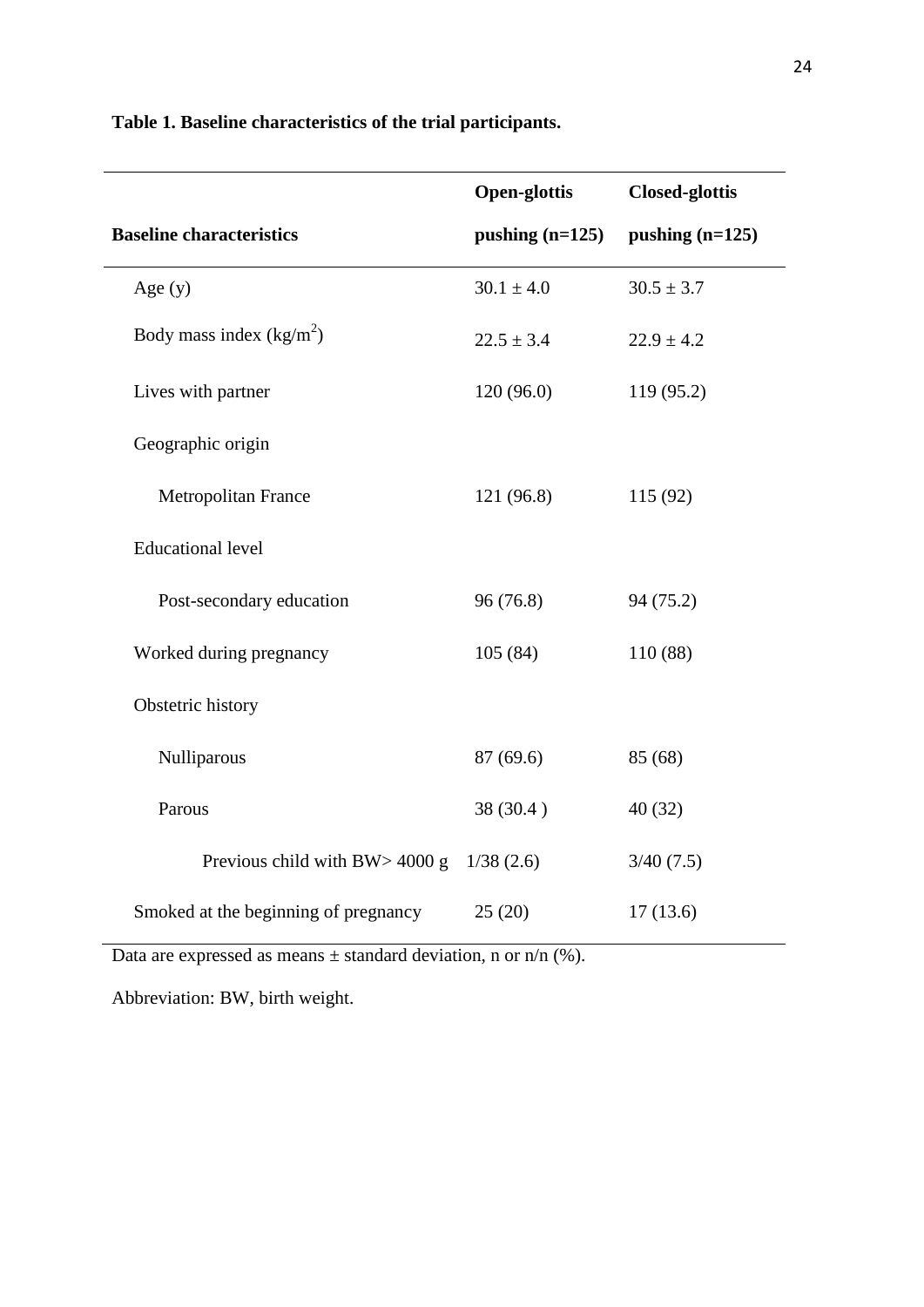| <b>Characteristics of labour and birth</b>         | <b>Open-glottis</b> | <b>Closed-glottis</b> |  |
|----------------------------------------------------|---------------------|-----------------------|--|
|                                                    | pushing $(n=125)$   | pushing $(n=125)$     |  |
| Gestational age at birth (weeks)                   | $40.1 \pm 1.0$      | $40.1 \pm 1.0$        |  |
| Spontaneous labour                                 | 101(80.8)           | 106(84.8)             |  |
| Epidural analgesia                                 | 121 (96.8)          | 119 (95.2)            |  |
| Duration of labour                                 |                     |                       |  |
| Active phase of first stage <sup>a</sup> (min)     | $325.6 \pm 183.1$   | $310.2 \pm 162.4$     |  |
|                                                    | $n = 122^c$         | $n = 123^c$           |  |
| Passive descent of second stage <sup>b</sup> (min) | $113.3 \pm 74.4$    | $94.3 \pm 72.2$       |  |
| Abnormalities during labour                        | 89 (71.2)           | 83 (66.4)             |  |
| Fetal heart rate abnormality <sup>d</sup>          | 72 (80.9)           | 70 (84.3)             |  |
| Obstructed labour <sup>e</sup>                     | 18 (20.2)           | 15(18.1)              |  |
| Use of oxytocin                                    | 70(56.0)            | 60(48.0)              |  |
| Maternal position at birth <sup>c</sup>            |                     |                       |  |
| Dorsal decubitus position with stirrups or         |                     |                       |  |
| footholds                                          | 117/122(95.9)       | 119/123 (96.7)        |  |
| Fetal station at start of pushing <sup>c</sup>     |                     |                       |  |
| High $-$ station $-5$ to $-1$                      | 4/122(3.3)          | 1/123(0.8)            |  |
| Mid – station 0 to $+1$                            | 37/122(30.3)        | 25/123(20.3)          |  |
| Low – station +2 to +3                             | 67/122(54.9)        | 68/123 (55.3)         |  |

## **Table 2. Characteristics of participants' labour and birth, by treatment group.**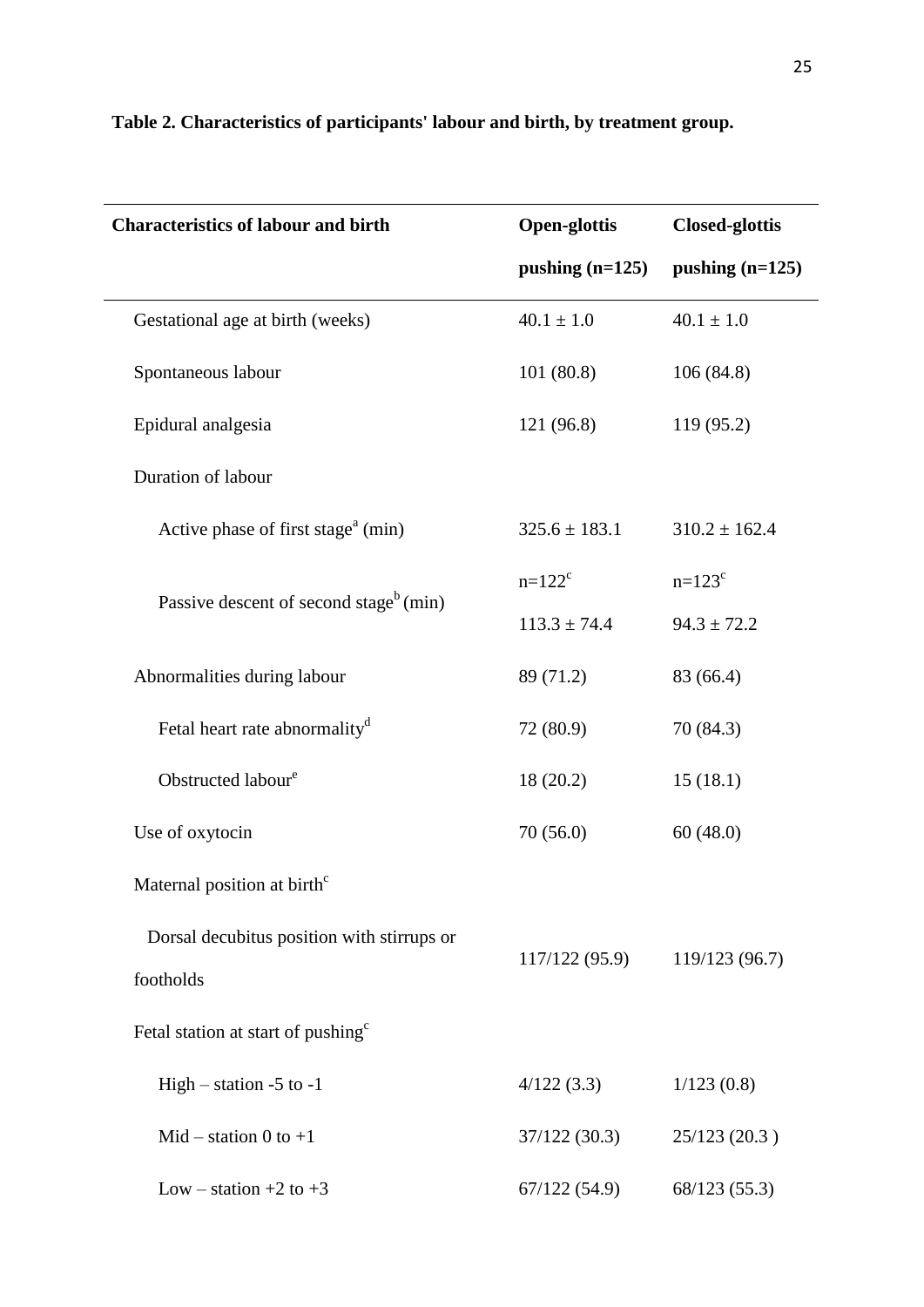| Outlet – station $+4$ to $+5$                        | 14/122(11.5)        | 29/123(23.6)            |
|------------------------------------------------------|---------------------|-------------------------|
| Fetal head position at start of pushing <sup>c</sup> |                     |                         |
| Anterior (OA, LOA, ROA)                              | 112/122 (91.8)      | 111/123(90.2)           |
| Transverse (LOT, ROT)                                | 0/122(0)            | 2/123(1.6)              |
| Posterior (OP, LOP, ROP)                             | 10/122(8.2)         | 9/123(7.3)              |
| Not determined                                       | 0/122(0)            | 1/123(0.8)              |
| Technique of perineal protection                     |                     |                         |
| Perineal massage <sup>c</sup>                        | 36/122 (29.5)       | 35/123(28.5)            |
| Warm compresses <sup>c</sup>                         | 27/122 (22.1)       | 30/123(24.4)            |
| Maintenance of the fetal head                        |                     |                         |
| Hands-on <sup>f</sup>                                | 86/89 (96.6)        | 94/98 (95.9)            |
| Neonatal data at birth                               |                     |                         |
| Fetus in occiput anterior position at birth          | $122^{\rm g}(99.2)$ | 119 <sup>g</sup> (96.8) |
| Weight (g)                                           | $3316.4 \pm 395.8$  | $3332.0 \pm 409.7$      |
| Head circumference (cm)                              | $n=125$             | $n=124^h$               |
|                                                      | $34.5 \pm 1.5$      | $34.6 \pm 1.4$          |

Data are expressed as means  $\pm$  standard deviation, n or n/n (%).

Abbreviation: FHR, fetal heart rate; OA, occiput anterior; LOA, left occiput anterior; ROA, right occiput anterior; LOT, left occiput transverse; ROT, right occiput transverse; OP, occiput posterior; LOP, left occiput posterior; ROP, right occiput posterior.

<sup>a</sup>Duration from 3 cm of dilation or from admission to full dilation or until caesarean birth if dilation is not completed.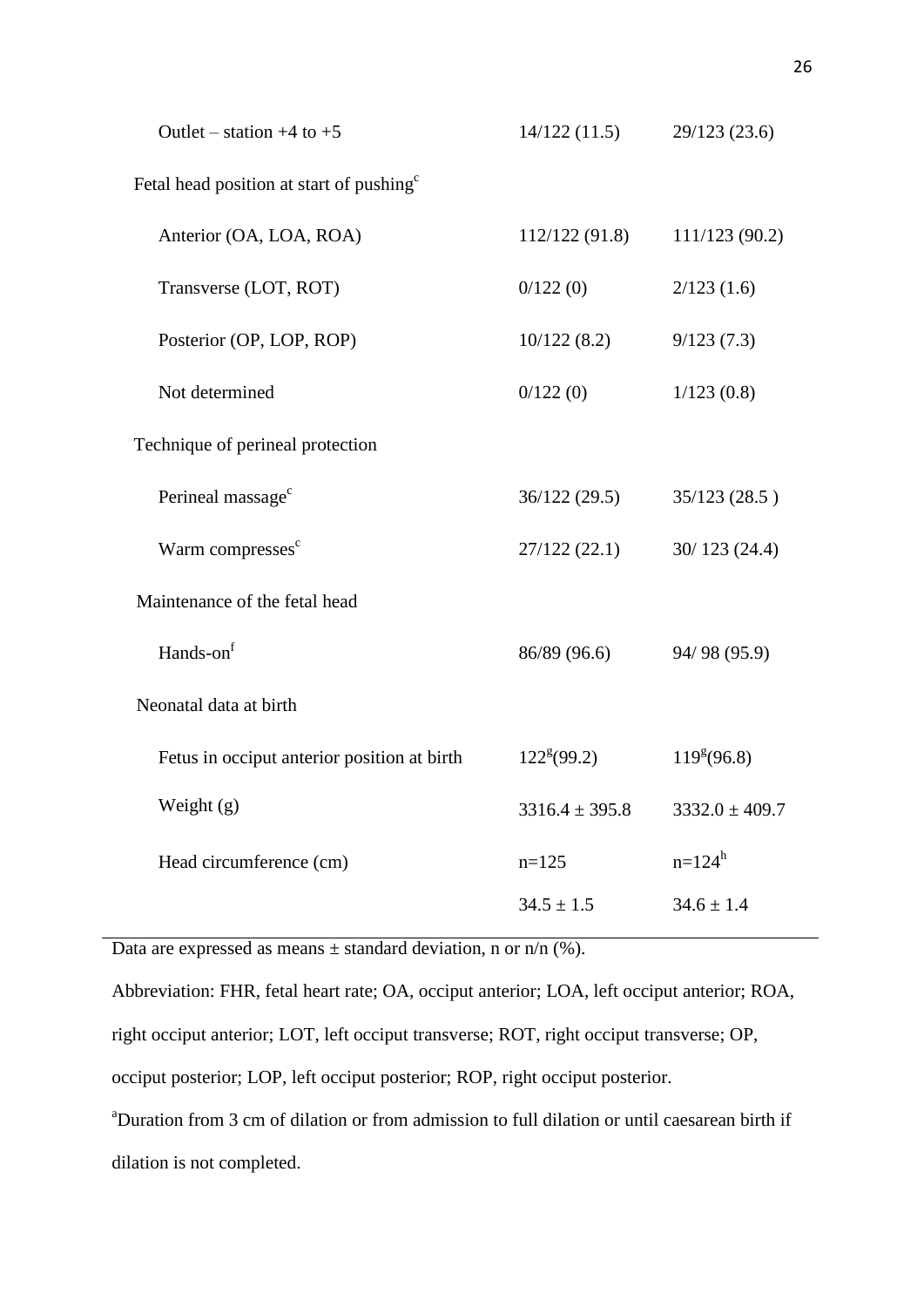<sup>b</sup>Time from full dilation until the start of pushing.

 $\epsilon$ Only women with (or after a trial of) vaginal birth.

<sup>d</sup>All types of abnormalities (early, late, or variable decelerations or bradycardia or tachycardia or abnormal variability, or any combination).

<sup>e</sup>Abnormal progression of cervical dilation speed or abnormal progression of the fetal head.

<sup>f</sup>Only during spontaneous vaginal births.

<sup>g</sup>In the open-glottis group: 1 LOA and 1 ROA in the closed-glottis group: 1 ROP and 3 OP. <sup>h</sup>One missing data item.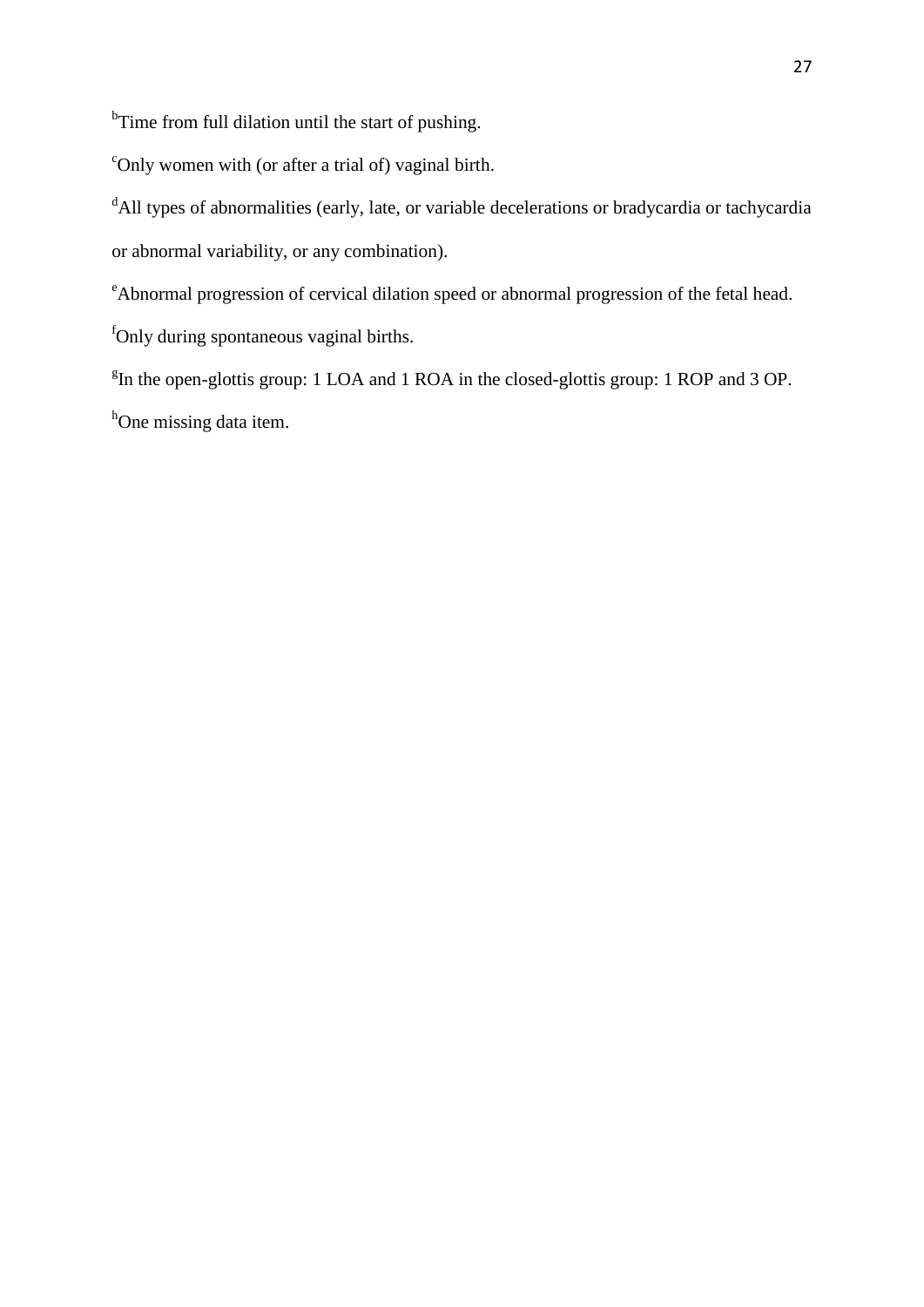**Table 3. Adherence to the allocated type of pushing and duration of the expulsion phase.** 

|                                                      | <b>Open-glottis</b> | <b>Closed-glottis</b>     |          |
|------------------------------------------------------|---------------------|---------------------------|----------|
|                                                      | pushing             | pushing                   | P-value  |
|                                                      | $(n=119^a)$         | $(n=123^a)$               |          |
| Adherence to the allocated intervention <sup>b</sup> |                     |                           |          |
| All women (%)                                        | $61.7 \pm 31.0$     | $98.6 \pm 8.5$            | < 0.0001 |
| By parity                                            |                     |                           |          |
| Nulliparous (%)                                      | $55.5 \pm 29.6$     | $99.0 \pm 7.7$            | < 0.0001 |
| Parous (%)                                           | $75.1 \pm 30.1$     | $97.8 \pm 10.0$           | < 0.0001 |
| Adherence to the allocated pushing type              |                     |                           |          |
| Adherence $1b$                                       | 34(28.6)            | 118 (95.9)                | < 0.0001 |
| Adherence $2^b$                                      | 43(36.1)            | 120(97.6)                 | < 0.0001 |
| Adherence $3b$                                       | 78 (65.6)           | 122 (99.2)                | < 0.0001 |
| If compliance not total $(\langle 100\% \rangle)$    |                     |                           |          |
| woman's decision                                     | 9/85(10.6)          | 2/5(40.0)                 | 0.18     |
| practitioner's decision                              | 62/85 $(72.9)^c$    | $3/5$ (60.0) <sup>d</sup> |          |
| both                                                 | $14/85$ $(16.5)^e$  | 0/5(0)                    |          |
| Duration of the expulsion phase (min)                | $24.4 \pm 17.4$     | $18.0 \pm 15.0$           | 0.002    |
| $< 15$ min                                           | 40(33.6)            | 63(51.2)                  | 0.006    |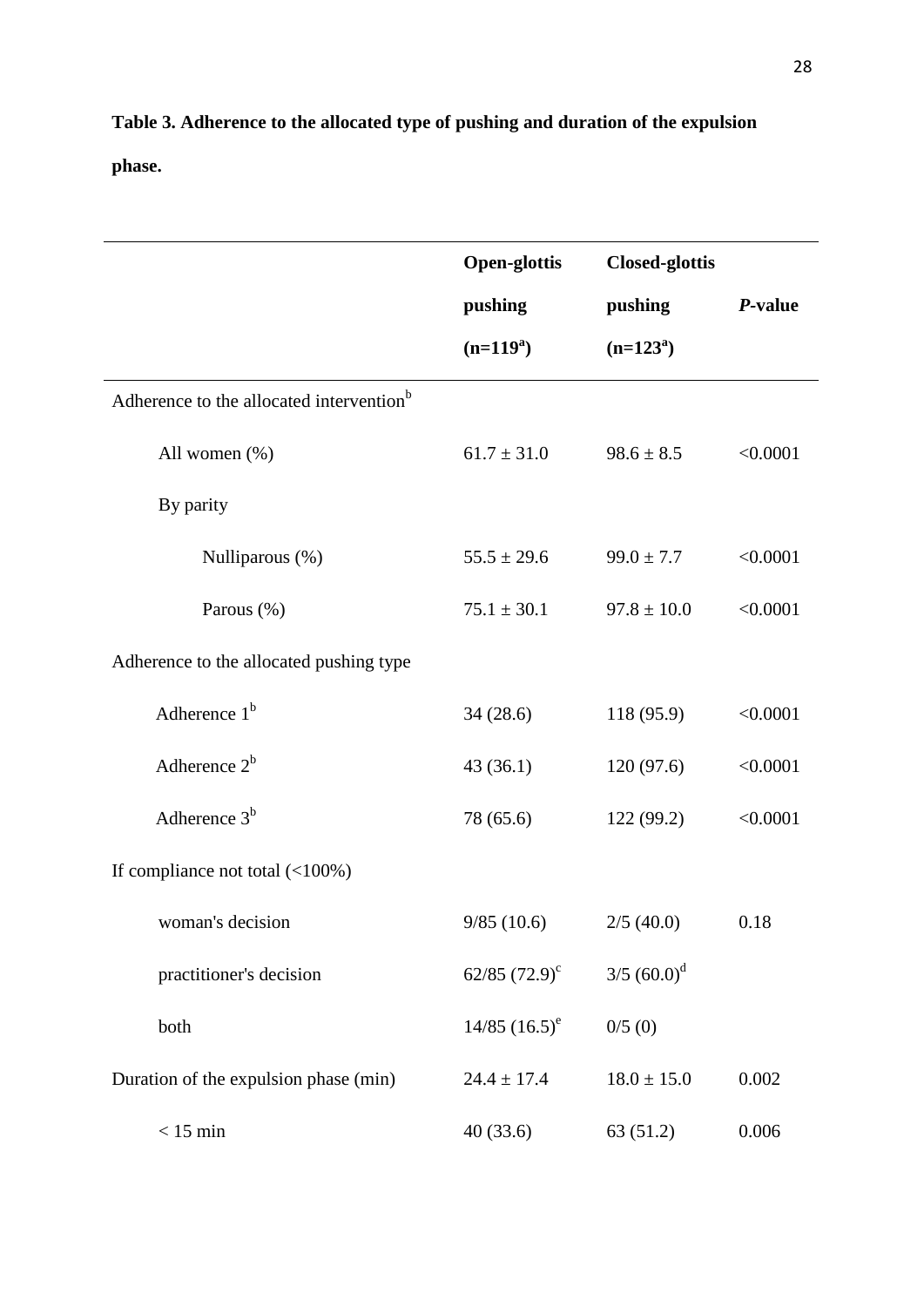| $<$ 30 min    | 77 (64.7) | 98 (79.7) | 0.01 |
|---------------|-----------|-----------|------|
| $\geq$ 30 min | 42(35.3)  | 25(20.3)  | 0.01 |

Data are expressed as means  $\pm$  standard deviation, n or n/n (%).

<sup>a</sup>Number of women with a vaginal birth.

<sup>b</sup>Number of uterine contractions for which pushing complied with allocated group/total number of uterine contractions with pushing. Adherence Category 1 included women with 100% compliance; adherence category 2 comprised those with compliance  $\geq 80\%$ , and adherence category 3 those whose compliance was  $\geq 50\%$ .

 $c$ Detailed reasons are : obstructed labour (34 women), fetal heart rate abnormalities (19 women), clinical need (7 women), no detailed reason (2 women).

 $d$ Detailed reason is obstructed labour (3 women).

<sup>e</sup>Detailed reasons are : obstructed labour (12 women) and fetal heart rate abnormalities (19 women).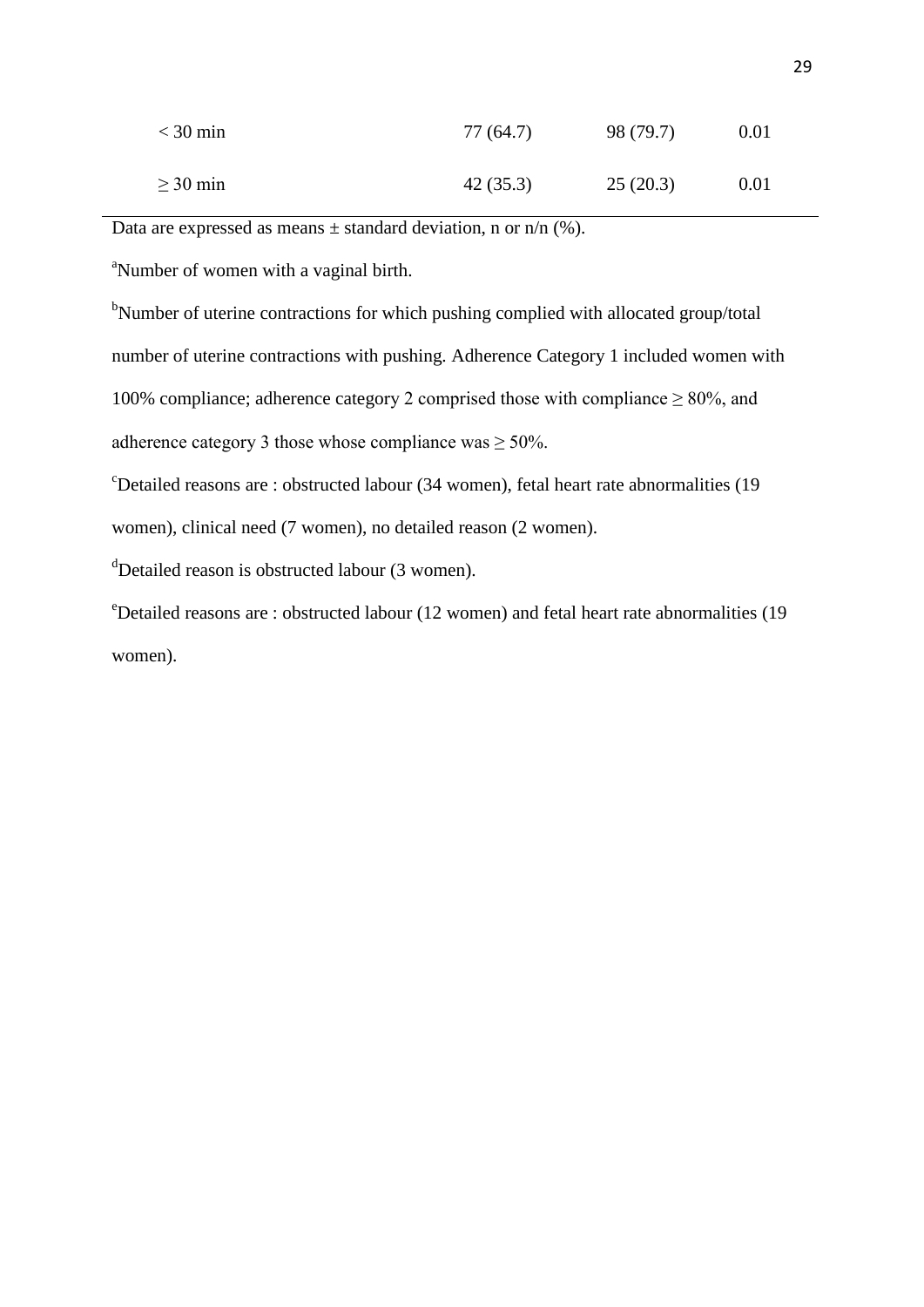**Table 4. Maternal and neonatal outcomes according to trial group.** 

|                                      | <b>Open-glottis</b> | <b>Closed-glottis</b> | Crude RR $(95\% \text{ CI})$ | Adjusted RR (95% CI)       |
|--------------------------------------|---------------------|-----------------------|------------------------------|----------------------------|
|                                      | pushing $(n=125)$   | pushing $(n=125)$     | Crude OR $(95\% \text{ CI})$ | Adjusted OR (95% CI)       |
| <b>Maternal outcomes</b>             |                     |                       |                              |                            |
| All women                            |                     |                       |                              |                            |
| Effectiveness of pushing             | 60(48.0)            | 69(55.2)              | $0.87(0.68-1.11)$            | $0.92 (0.74 - 1.14)^a$     |
| Nulliparous                          | 30/87(34.5)         | 38/85 (44.7)          | $0.77(0.53 - 1.12)$          | $0.81 (0.57 - 1.15)^{b}$   |
| Parous                               | 30/38(79.0)         | 31/40(77.5)           | $1.02(0.81-1.29)$            | $1.07(0.85-1.34)^{b}$      |
| Mode of birth                        |                     |                       |                              |                            |
| Spontaneous vaginal birth            | 89 (71.2)           | 98 (78.4)             | $\mathbf{1}$                 | $\mathbf{1}$               |
| Operative vaginal birth <sup>c</sup> | 30(24.0)            | 25(20.0)              | 1.24 $(0.78-1.98)^d$         | $0.97 (0.85 - 1.10)^{a,d}$ |
| Caesarean                            | 6(4.8)              | 2(1.6)                |                              |                            |
| Immediate postpartum hemorrhage      | 11(8.8)             | 8(6.4)                | $1.41(0.50-4.19)$            | $1.27(0.44 - 3.84)^e$      |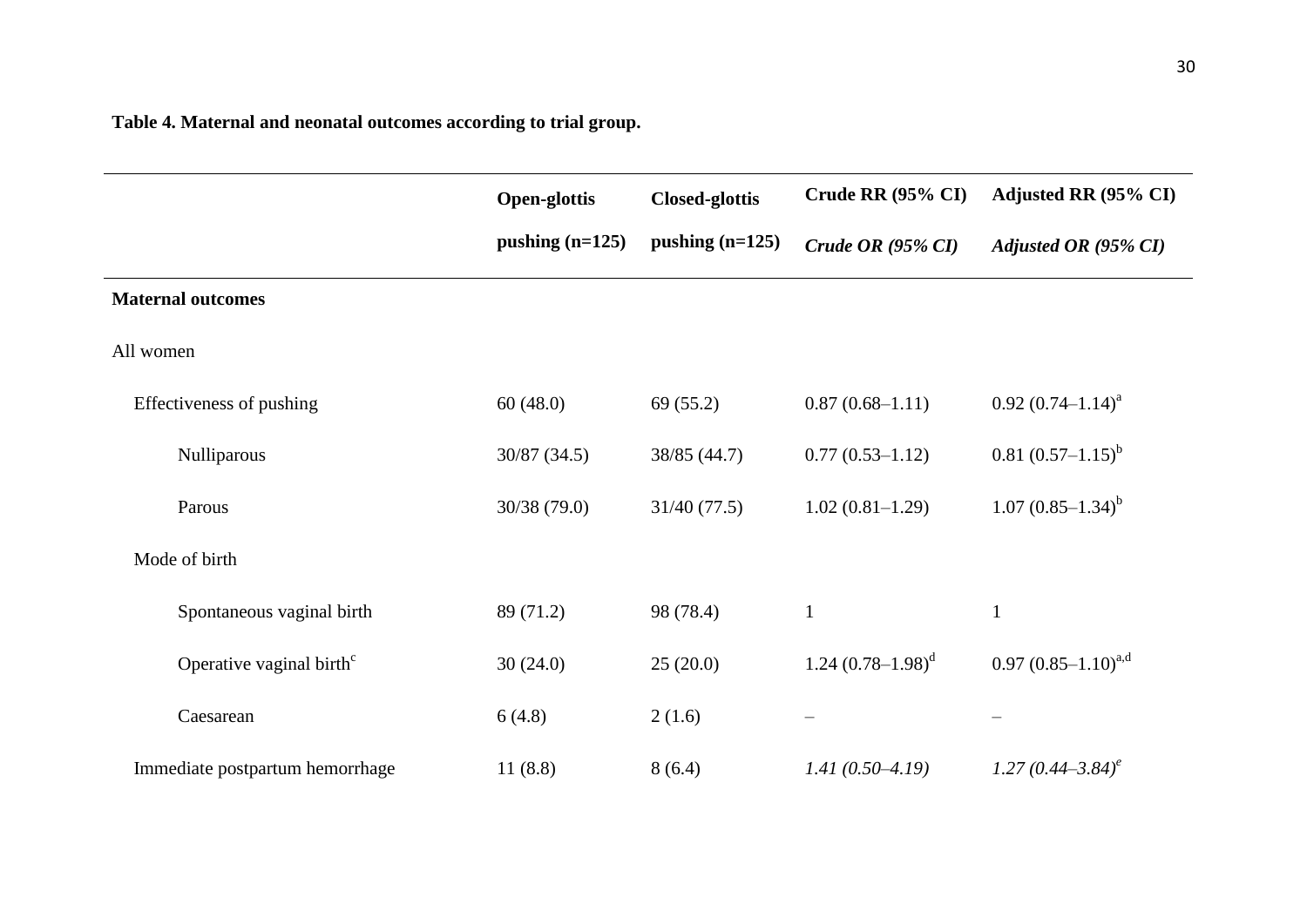| Uncomplicated birth                            | 56 (44.8)     | 62(49.6)      | $0.90(0.69 - 1.17)$ | $0.97 (0.76 - 1.23)^t$   |  |  |
|------------------------------------------------|---------------|---------------|---------------------|--------------------------|--|--|
| Women with vaginal births                      |               |               |                     |                          |  |  |
| Intact perineum or first-degree perineal tears | 69/119 (58.0) | 76/123(61.8)  | $0.94(0.76-1.15)$   | $0.96(0.79-1.16)^{g}$    |  |  |
| Nulliparous                                    | 38/81 (46.9)  | 44/83(53.0)   | $0.89(0.65-1.20)$   | $0.91 (0.68 - 1.22)^h$   |  |  |
| Parous                                         | 31/38(81.6)   | 32/40(80.0)   | $1.02(0.82 - 1.27)$ | $1.08$ $(0.87-1.33)^h$   |  |  |
| Perineal tears and lacerations <sup>1</sup>    | 84/119 (70.6) | 89/123 (72.4) | $0.98(0.83 - 1.14)$ | $0.98(0.83-1.14)^h$      |  |  |
| First-degree                                   | 64/84 (76.2)  | 68/89 (76.4)  | $\mathbf{1}$        | $\mathbf{1}$             |  |  |
| Second-degree                                  | 15/84 (17.9)  | 20/89 (22.5)  | $0.84(0.46 - 1.52)$ | $0.82~(0.44 - 1.53)^{g}$ |  |  |
| Third-degree                                   | 5/84(6.0)     | 1/89(1.1)     |                     |                          |  |  |
| Episiotomy <sup>1</sup>                        | 31/119(26.1)  | 27/123(22.0)  | $1.19(0.76 - 1.86)$ | $1.08 (0.74 - 1.59)^h$   |  |  |
| Severe perineal lacerations or episiotomy      | 36/119 (30.3) | 27/123(22.0)  | $1.38(0.90 - 2.12)$ | $1.26(0.85-1.86)^h$      |  |  |
|                                                |               |               |                     |                          |  |  |

### **Neonatal outcomes**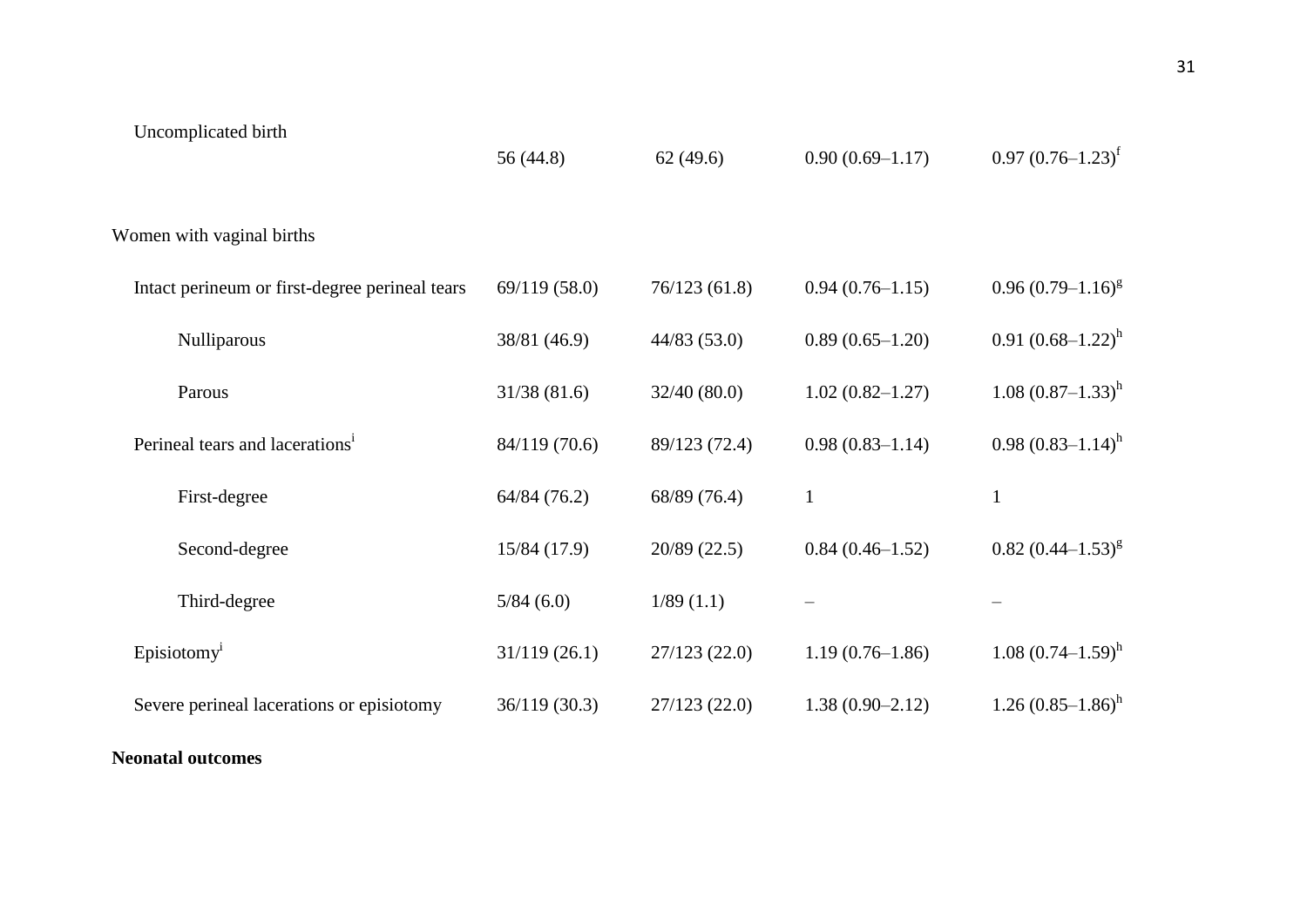| Arterial pH                                               | $n=119^{j}$     | $n=122^{j}$     |                      |  |
|-----------------------------------------------------------|-----------------|-----------------|----------------------|--|
|                                                           | $7.24 \pm 0.07$ | $7.23 \pm 0.07$ |                      |  |
| < 7.10                                                    | 2/119(1.7)      | 4/122(3.3)      | $1.98(0.28 - 22.26)$ |  |
| Venous pH                                                 | $n=115^{j}$     | $n=114^{j}$     |                      |  |
|                                                           | $7.30 \pm 0.06$ | $7.29 \pm 0.07$ |                      |  |
| Resuscitation in the birth room <sup><math>k</math></sup> | 2(1.6)          | 3(2.4)          | $\mathbf{I}$         |  |
| Transfer to neonatology department                        | 2(1.6)          | 1(0.8)          | $\mathbf{I}$         |  |

Data are expressed as n,  $n/n$  (%) or mean  $\pm$  standard deviation unless otherwise specified.

Abbreviation: RR, Relative risk; CI, Confidence interval; OR, Odds Ratio.

<sup>a</sup>RR adjusted for confounding factors (prepregnancy BMI and station at start of pushing) and clinically relevant predictive factors (parity, fetal head position at start of pushing, FHR at risk of acidosis as defined in the 2007 French guidelines [\[www.cngof.fr\]](http://www.cngof.fr/), birth weight).

<sup>b</sup>RR adjusted for confounding factors (prepregnancy BMI and station at start of pushing) and clinically relevant predictive factors (fetal head position at start of pushing, FHR at risk of acidosis, birth weight).

<sup>c</sup>24 had a birth assisted by vacuum in the open-glottis group and 19 in the closed-glottis group, and respectively, 3 and 1 by forceps, 1 and 3 by vacuum and forceps, 1 and 1 by vacuum and spatulas, and 1 and 0 by spatula; finally 0 and 1 had a manoeuver for shoulder dystocia.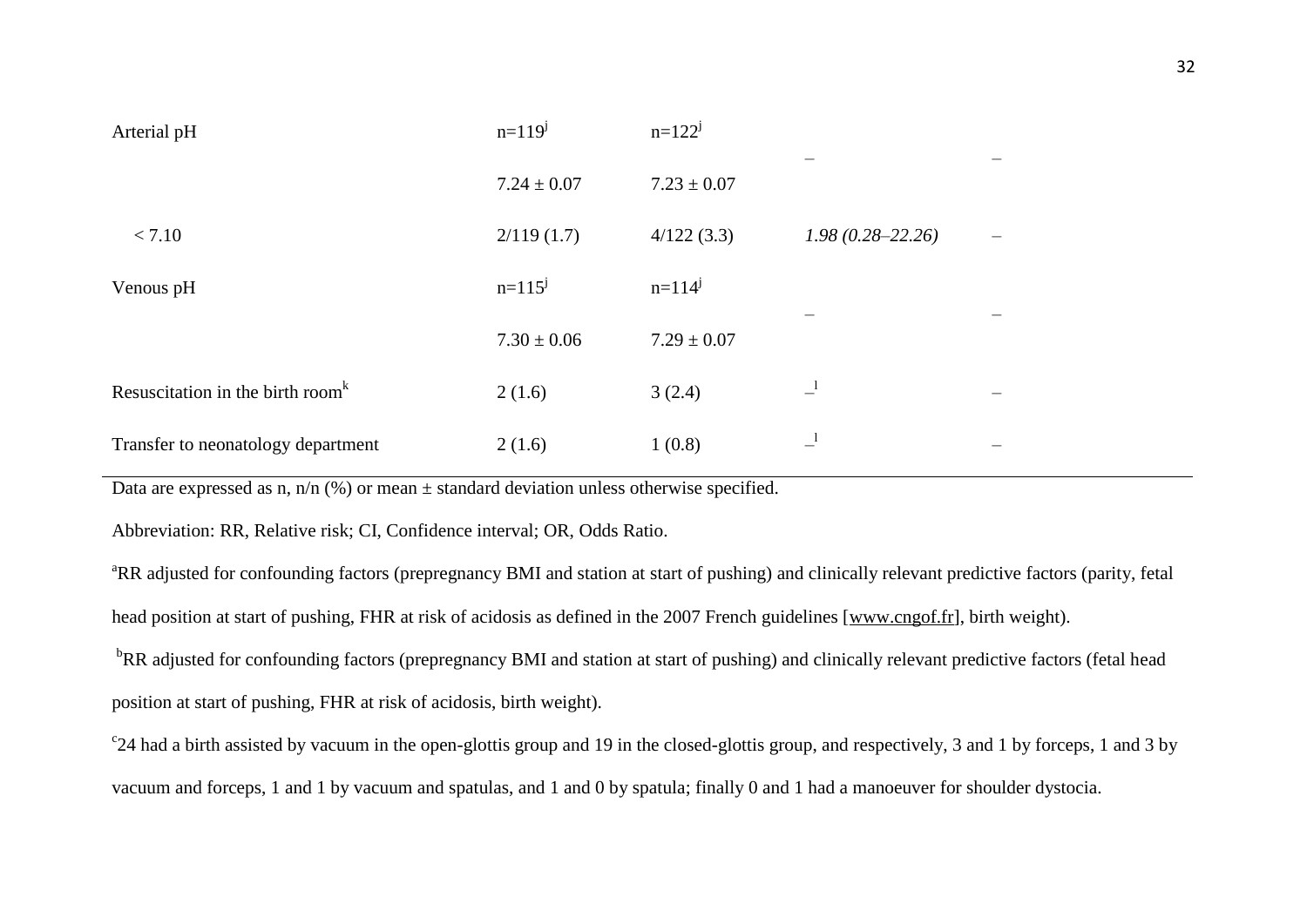<sup>d</sup>RR and adjusted RR calculated with caesareans excluded.

<sup>e</sup>RR adjusted for clinically relevant predictive factors (parity, induction of labour, oxytocin use, mode of birth, duration of the active phase of the first stage of labour, birth weight).

<sup>f</sup>RR adjusted for confounding factors (prepregnancy BMI and fetal head station at start of pushing) and clinically relevant predictive factors (parity, induction of labour, oxytocin use, fetal head position at start of pushing, FHR at risk of acidosis, duration of the active phase of the first stage, birth weight).

 $R$ RR adjusted for confounding factors (prepregnancy BMI and fetal head station at start of pushing) and clinically relevant predictive factors (parity, fetal head position at start of pushing, FHR at risk of acidosis, mode of birth, birth weight).

<sup>h</sup>RR adjusted for confounding factors (prepregnancy BMI and fetal head station at start of pushing) and clinically relevant predictive factors (fetal head position at start of pushing, FHR at risk of acidosis, mode of birth, birth weight).

<sup>i</sup>There were no fourth-degree perineal lacerations in the study and no parous woman had an episiotomy.

<sup>j</sup>Data missing because pH could not be assessed.

<sup>k</sup>Aspiration by laryngoscope and/or mask ventilation and/or oxygenation by nasal cannula, or hood mask and/or tracheal intubation, and/or cardiac massage.

<sup>1</sup>No statistical test because of lack of power for this outcome.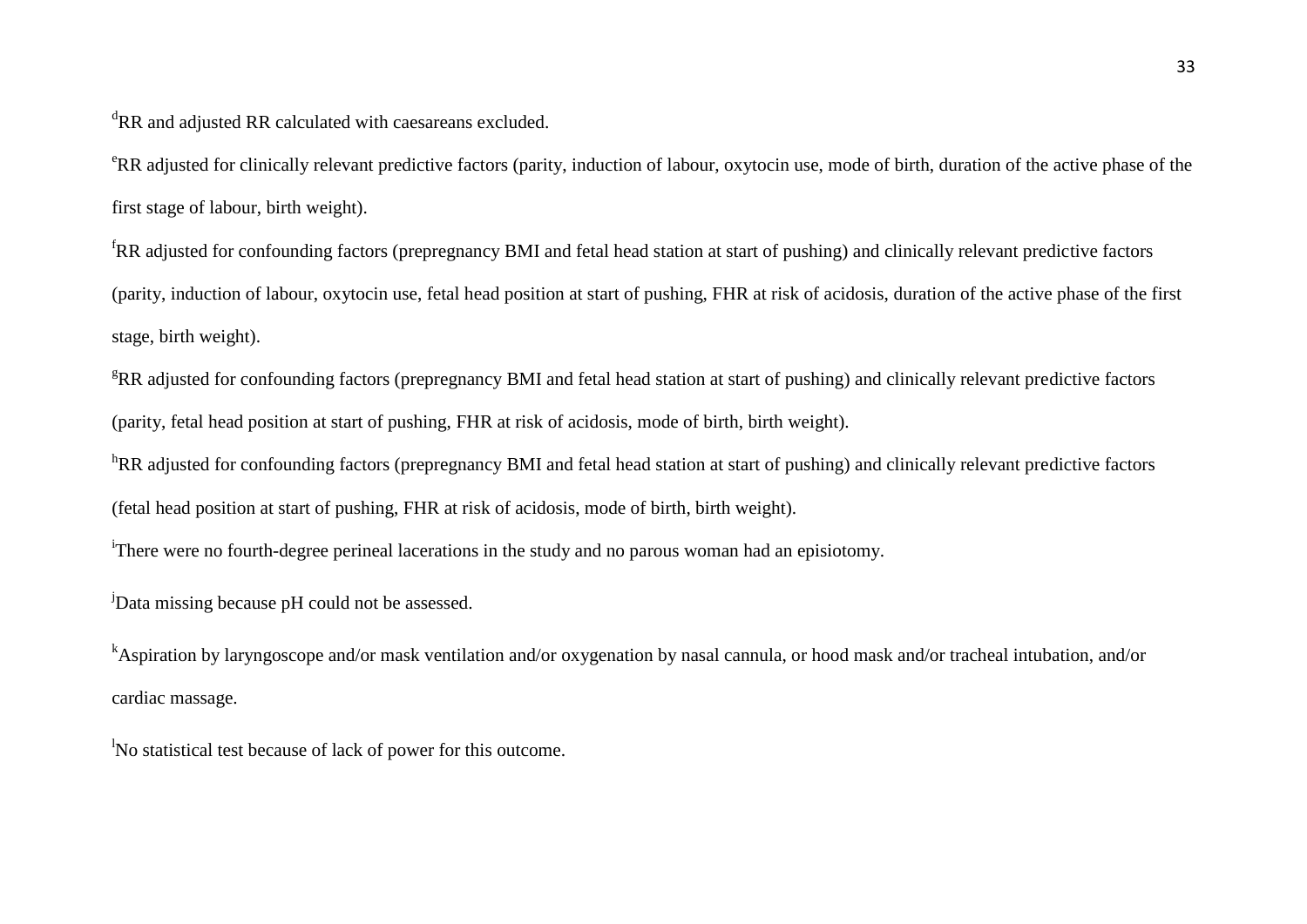#### **Figure 1.**